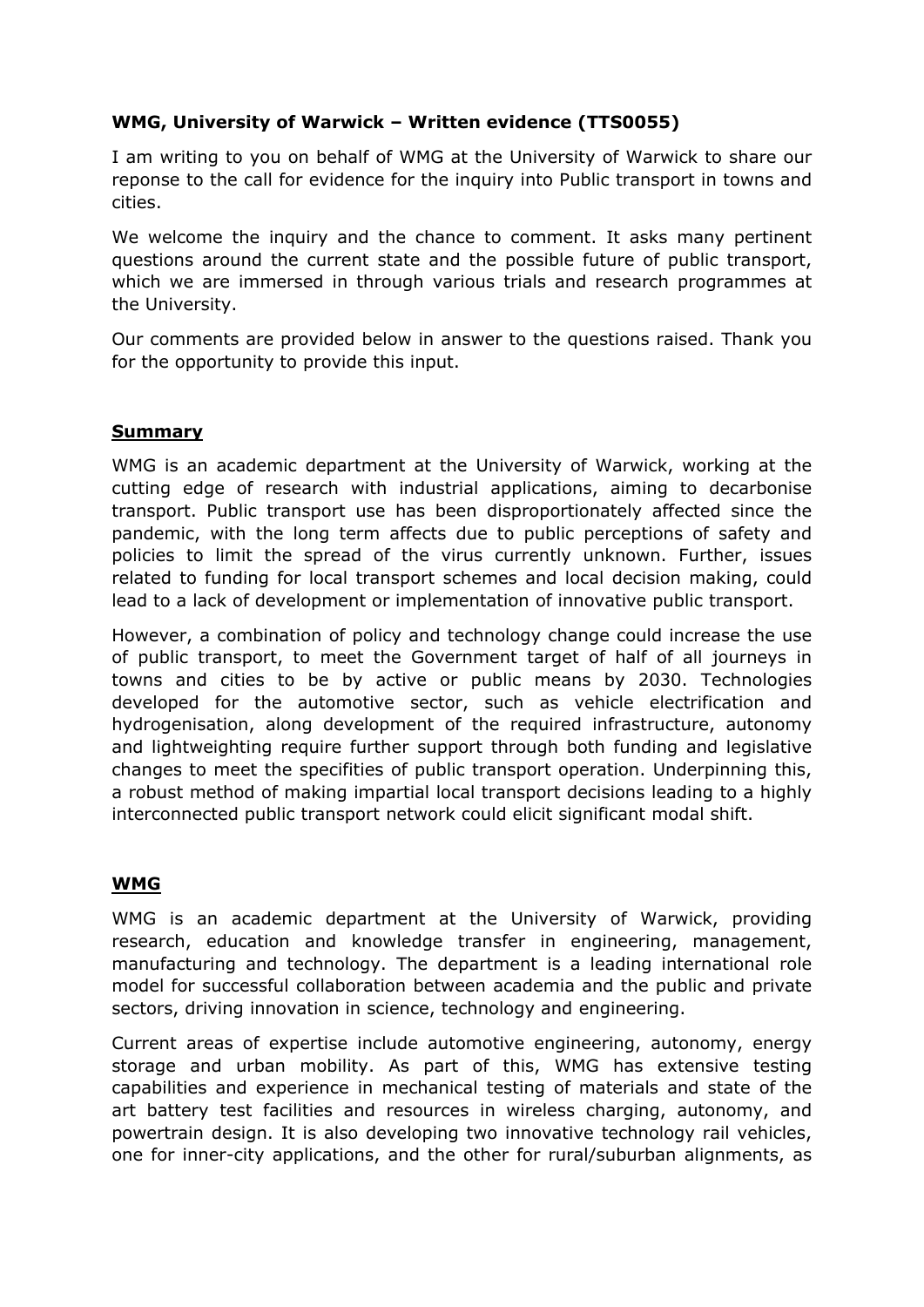well as a novel on-street light-rail trackform, designed to significantly reduce the costs compared to those of implementing traditional light rail schemes.

## **Response to the inquiry**

The Committee seeks evidence in response to the following questions. It is not necessary to answer all the questions.

> *1. What are the current and anticipated levels of public transport demand and capacity in towns and cities in England? What influences public transport travel patterns? How does the choice of public transport vary across different demographic groups?*

### Influence of public transport type:

Different modes of transport offer varying levels of attractiveness to travellers. For example, light rail is known to elicit a significant modal shift, with 30% of tram users in Nottingham switching from cars, whilst 29% of Metrolink users in Manchester would use a car if the tram was not available.<sup>1</sup> Comparatively, it was found in 2013 that bus rapid transit does not achieve such a shift in transport use, due to an association with more traditional bus-based transport which are not perceived to be as permanent.<sup>2</sup> However, the costs of bus-based systems are lower than for public transportation networks those that use rail-based guidance due to reductions in planning requirements, land usage and technological complexity. A system that combines the lower costs from the automotive sector with the high modal shift potential from the rail sector has the potential to encourage a significant increase in public transport use.

#### Influence of Covid-19 pandemic:

In an attempt to limit the spread of the Covid-19 virus and its subsequent impact on public health, the Government restricted the movement of people using 'lockdowns', firstly between 23 March and 10 May 2020, then again between 5 November and 2 December 2020 and finally between 6 January and 8 March 2021.<sup>3</sup> This affected all forms of transport. For example, car use, shown in Figure 1, decreased during the periods of national lockdown, however relatively quickly recovered to pre-pandemic levels.

<sup>&</sup>lt;sup>1</sup> Urban Transport Group, [Light](https://www.urbantransportgroup.org/system/files/general-docs/LRT%20funding%20Factsheet%20Finalv2%2019052021_0_0.pdf) [rail:](https://www.urbantransportgroup.org/system/files/general-docs/LRT%20funding%20Factsheet%20Finalv2%2019052021_0_0.pdf) [keeping](https://www.urbantransportgroup.org/system/files/general-docs/LRT%20funding%20Factsheet%20Finalv2%2019052021_0_0.pdf) [city](https://www.urbantransportgroup.org/system/files/general-docs/LRT%20funding%20Factsheet%20Finalv2%2019052021_0_0.pdf) [regions](https://www.urbantransportgroup.org/system/files/general-docs/LRT%20funding%20Factsheet%20Finalv2%2019052021_0_0.pdf) [moving](https://www.urbantransportgroup.org/system/files/general-docs/LRT%20funding%20Factsheet%20Finalv2%2019052021_0_0.pdf) [during](https://www.urbantransportgroup.org/system/files/general-docs/LRT%20funding%20Factsheet%20Finalv2%2019052021_0_0.pdf) [the](https://www.urbantransportgroup.org/system/files/general-docs/LRT%20funding%20Factsheet%20Finalv2%2019052021_0_0.pdf) [pandemic](https://www.urbantransportgroup.org/system/files/general-docs/LRT%20funding%20Factsheet%20Finalv2%2019052021_0_0.pdf) [-and](https://www.urbantransportgroup.org/system/files/general-docs/LRT%20funding%20Factsheet%20Finalv2%2019052021_0_0.pdf) [building](https://www.urbantransportgroup.org/system/files/general-docs/LRT%20funding%20Factsheet%20Finalv2%2019052021_0_0.pdf) [back](https://www.urbantransportgroup.org/system/files/general-docs/LRT%20funding%20Factsheet%20Finalv2%2019052021_0_0.pdf) [better](https://www.urbantransportgroup.org/system/files/general-docs/LRT%20funding%20Factsheet%20Finalv2%2019052021_0_0.pdf) [afterwards,](https://www.urbantransportgroup.org/system/files/general-docs/LRT%20funding%20Factsheet%20Finalv2%2019052021_0_0.pdf) 19 May 2021.

<sup>2</sup> Vuchic VR, Stanger RM, Bruun EC., Bus Rapid Versus Light Rail Transit: Service Quality, Economic, Environmental and Planning Aspects. In*: Ehsani M, Wang FY, Brosch GL., (eds)*, Transportation Technologies for Sustainability. Spr[in](https://commonslibrary.parliament.uk/research-briefings/cbp-9068/)ger, NY, 2013.

<sup>&</sup>lt;sup>3</sup> House of Commons Library Briefing, [Coronavirus:](https://commonslibrary.parliament.uk/research-briefings/cbp-9068/) [A](https://commonslibrary.parliament.uk/research-briefings/cbp-9068/) [history](https://commonslibrary.parliament.uk/research-briefings/cbp-9068/) [of](https://commonslibrary.parliament.uk/research-briefings/cbp-9068/) [English](https://commonslibrary.parliament.uk/research-briefings/cbp-9068/) [lockdown](https://commonslibrary.parliament.uk/research-briefings/cbp-9068/) [laws](https://commonslibrary.parliament.uk/research-briefings/cbp-9068/), CBP-9086, 22 December 2021.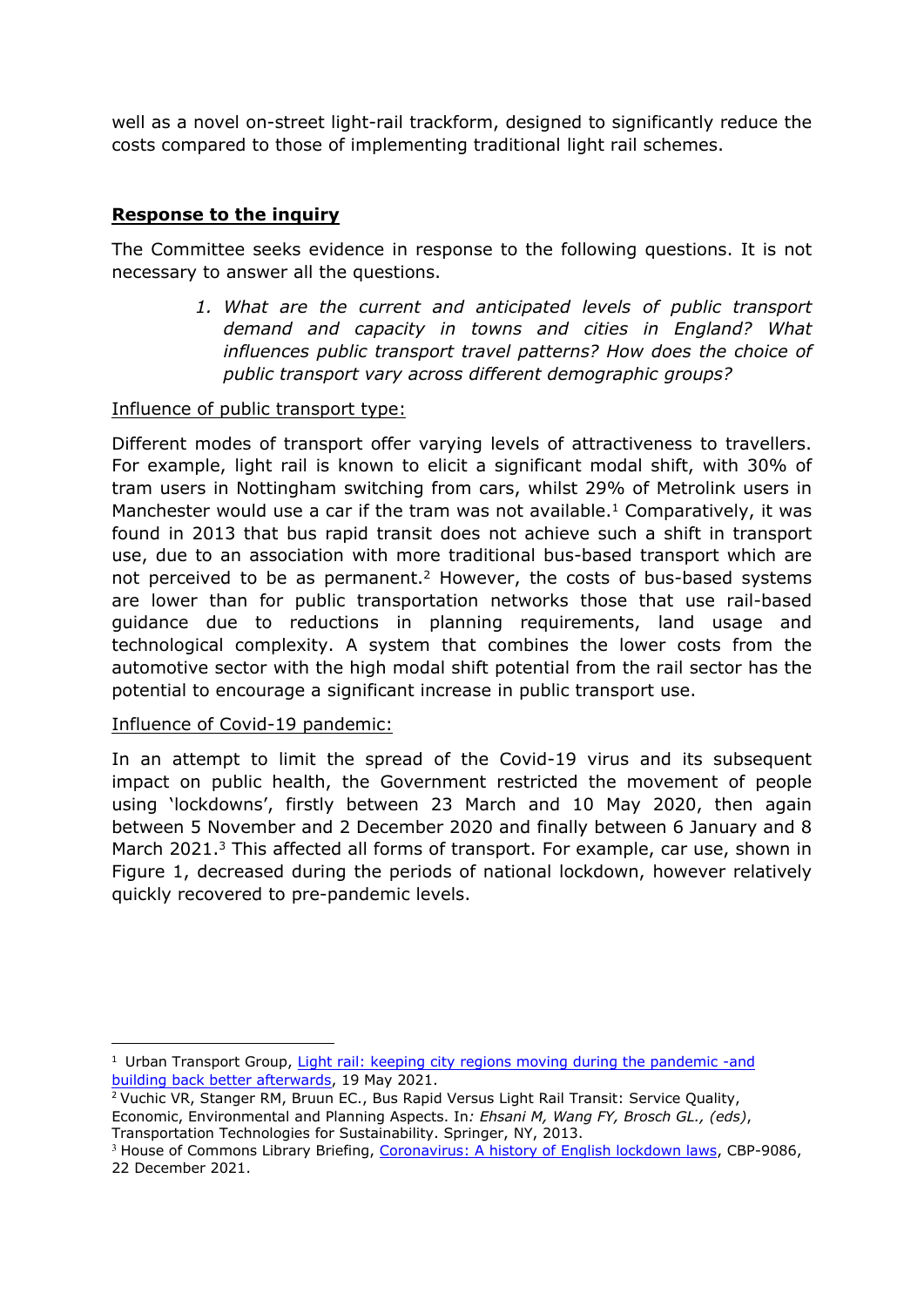

*Figure 1: Car use between March 2020 and February 2022. Data source: DfT, Domestic transport use by mode: Great Britain, since 1 March 2020, accessed: 2 March 2022.*

Public transport use was also affected; whilst this followed a similar trend as to car usage, as shown in Figure 2, levels did not and still have not recovered to those seen before the pandemic. For example, on 24 February 2022, the day that all legal restrictions were lifted in England, rail usage was at 53% of prepandemic levels with tube usage in London at 68%, whilst bus use in London was at 79% and 66% outside London.<sup>4</sup>



*Figure 2: Public transport use between March 2020 and February 2022. Data source: DfT, Domestic transport use by mode: Great Britain, since 1 March 2020, accessed: 28 February 2022.*

<sup>4</sup> DfT, [Domestic](https://www.gov.uk/government/statistics/transport-use-during-the-coronavirus-covid-19-pandemic) [transport](https://www.gov.uk/government/statistics/transport-use-during-the-coronavirus-covid-19-pandemic) [use](https://www.gov.uk/government/statistics/transport-use-during-the-coronavirus-covid-19-pandemic) [by](https://www.gov.uk/government/statistics/transport-use-during-the-coronavirus-covid-19-pandemic) [mode:](https://www.gov.uk/government/statistics/transport-use-during-the-coronavirus-covid-19-pandemic) [Great](https://www.gov.uk/government/statistics/transport-use-during-the-coronavirus-covid-19-pandemic) [Britain,](https://www.gov.uk/government/statistics/transport-use-during-the-coronavirus-covid-19-pandemic) [since](https://www.gov.uk/government/statistics/transport-use-during-the-coronavirus-covid-19-pandemic) [1](https://www.gov.uk/government/statistics/transport-use-during-the-coronavirus-covid-19-pandemic) [March](https://www.gov.uk/government/statistics/transport-use-during-the-coronavirus-covid-19-pandemic) [2020,](https://www.gov.uk/government/statistics/transport-use-during-the-coronavirus-covid-19-pandemic) accessed: 2 March 2022.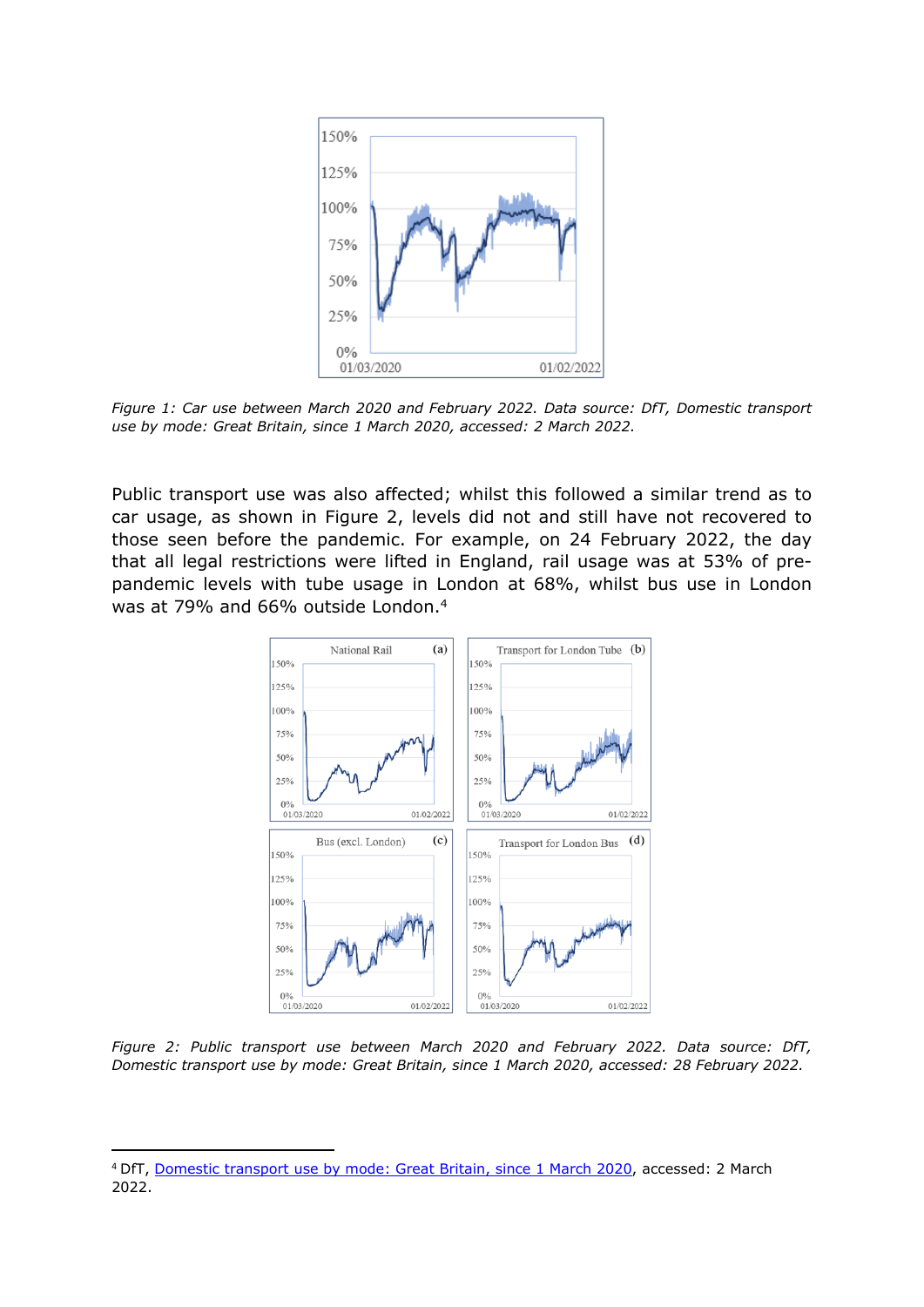In May 2020, the UK Government released its initial Covid-19 recovery strategy. Whilst those who could not work from home were permitted to return to their place(s) of work, the Government advice at that time was for that public transport should be avoided where possible,<sup>5</sup> supported by advice submitted to the Scientific Advisory Group for Emergencies (SAGE).<sup>6</sup> This advice changed to encourage more widespread use of public transport on 17th July 2020.<sup>7</sup>

It became a legal requirement to wear face masks on public transport on 15th June 2020;<sup>8</sup> this was lifted in July 2021 with expiry of the regulations. The Government did however expect and recommend their wearing in crowded spaces, such as on public transport, although believed that transport operators were best placed to manage their services;<sup>9</sup> as such, TfL kept it as a condition of carriage until 24 February 2022.<sup>10</sup> The mandating of face mask usage is reported to have been a driver in encouraging the return of people to public transport, increasing confidence for users particularly due to high levels (ca. 90%) of compliance.<sup>11</sup>

> *2. How might public transport travel patterns shift in the next 10 years? What impact could digitalisation and the COVID-19 pandemic have on travel patterns in the long term?*

The long-term impacts of the pandemic on public behaviours are not yet fully understood.<sup>12</sup> However, if the patterns observed since 2020 are coupled with a 'green recovery', they could become wide-reaching and permanent.<sup>13</sup> In particular:

- Restricting the spread of the virus using lockdowns led to up to almost half of the adult working population working remotely to some extent, as shown in Figure 3, with levels correlated with restrictions.<sup>14</sup> Many companies have since embraced hybrid working, enabling a combination of working from home and in the workplace, whilst flexible working has also become more common.<sup>15</sup> Whilst a reduction in traffic could lead to an increase in active transport or public transport, it also could increase

<sup>&</sup>lt;sup>5</sup> HM Government, [Our](https://www.gov.uk/government/publications/our-plan-to-rebuild-the-uk-governments-covid-19-recovery-strategy) [Plan](https://www.gov.uk/government/publications/our-plan-to-rebuild-the-uk-governments-covid-19-recovery-strategy) [to](https://www.gov.uk/government/publications/our-plan-to-rebuild-the-uk-governments-covid-19-recovery-strategy) [Rebuild:](https://www.gov.uk/government/publications/our-plan-to-rebuild-the-uk-governments-covid-19-recovery-strategy) [The](https://www.gov.uk/government/publications/our-plan-to-rebuild-the-uk-governments-covid-19-recovery-strategy) [UK](https://www.gov.uk/government/publications/our-plan-to-rebuild-the-uk-governments-covid-19-recovery-strategy) [Government's](https://www.gov.uk/government/publications/our-plan-to-rebuild-the-uk-governments-covid-19-recovery-strategy) [COVID-19](https://www.gov.uk/government/publications/our-plan-to-rebuild-the-uk-governments-covid-19-recovery-strategy) [recovery](https://www.gov.uk/government/publications/our-plan-to-rebuild-the-uk-governments-covid-19-recovery-strategy) [strategy](https://www.gov.uk/government/publications/our-plan-to-rebuild-the-uk-governments-covid-19-recovery-strategy), CP 239, May 2020

<sup>6</sup> SAGE, [EMG:](https://www.gov.uk/government/publications/emg-evidence-for-transmission-of-sars-cov-2-on-ground-public-transport-and-potential-effectiveness-of-mitigation-measures-18-may-2020) [Evidence](https://www.gov.uk/government/publications/emg-evidence-for-transmission-of-sars-cov-2-on-ground-public-transport-and-potential-effectiveness-of-mitigation-measures-18-may-2020) [for](https://www.gov.uk/government/publications/emg-evidence-for-transmission-of-sars-cov-2-on-ground-public-transport-and-potential-effectiveness-of-mitigation-measures-18-may-2020) [transmission](https://www.gov.uk/government/publications/emg-evidence-for-transmission-of-sars-cov-2-on-ground-public-transport-and-potential-effectiveness-of-mitigation-measures-18-may-2020) [of](https://www.gov.uk/government/publications/emg-evidence-for-transmission-of-sars-cov-2-on-ground-public-transport-and-potential-effectiveness-of-mitigation-measures-18-may-2020) [SARS-CoV-2](https://www.gov.uk/government/publications/emg-evidence-for-transmission-of-sars-cov-2-on-ground-public-transport-and-potential-effectiveness-of-mitigation-measures-18-may-2020) [on](https://www.gov.uk/government/publications/emg-evidence-for-transmission-of-sars-cov-2-on-ground-public-transport-and-potential-effectiveness-of-mitigation-measures-18-may-2020) [ground](https://www.gov.uk/government/publications/emg-evidence-for-transmission-of-sars-cov-2-on-ground-public-transport-and-potential-effectiveness-of-mitigation-measures-18-may-2020) [public](https://www.gov.uk/government/publications/emg-evidence-for-transmission-of-sars-cov-2-on-ground-public-transport-and-potential-effectiveness-of-mitigation-measures-18-may-2020) [transport](https://www.gov.uk/government/publications/emg-evidence-for-transmission-of-sars-cov-2-on-ground-public-transport-and-potential-effectiveness-of-mitigation-measures-18-may-2020) [and](https://www.gov.uk/government/publications/emg-evidence-for-transmission-of-sars-cov-2-on-ground-public-transport-and-potential-effectiveness-of-mitigation-measures-18-may-2020) [potential](https://www.gov.uk/government/publications/emg-evidence-for-transmission-of-sars-cov-2-on-ground-public-transport-and-potential-effectiveness-of-mitigation-measures-18-may-2020) [effectiveness](https://www.gov.uk/government/publications/emg-evidence-for-transmission-of-sars-cov-2-on-ground-public-transport-and-potential-effectiveness-of-mitigation-measures-18-may-2020) [of](https://www.gov.uk/government/publications/emg-evidence-for-transmission-of-sars-cov-2-on-ground-public-transport-and-potential-effectiveness-of-mitigation-measures-18-may-2020) [mitigation](https://www.gov.uk/government/publications/emg-evidence-for-transmission-of-sars-cov-2-on-ground-public-transport-and-potential-effectiveness-of-mitigation-measures-18-may-2020) [measures](https://www.gov.uk/government/publications/emg-evidence-for-transmission-of-sars-cov-2-on-ground-public-transport-and-potential-effectiveness-of-mitigation-measures-18-may-2020), 18 May 2020

<sup>&</sup>lt;sup>7</sup> [Prime](https://www.gov.uk/government/speeches/pm-statement-on-coronavirus-17-july-2020) Minster's Office, Prime [Minister's](https://www.gov.uk/government/speeches/pm-statement-on-coronavirus-17-july-2020) [statement](https://www.gov.uk/government/speeches/pm-statement-on-coronavirus-17-july-2020) [on](https://www.gov.uk/government/speeches/pm-statement-on-coronavirus-17-july-2020) [coronavirus](https://www.gov.uk/government/speeches/pm-statement-on-coronavirus-17-july-2020) [\(COVID-19\):](https://www.gov.uk/government/speeches/pm-statement-on-coronavirus-17-july-2020) [17](https://www.gov.uk/government/speeches/pm-statement-on-coronavirus-17-july-2020) [July](https://www.gov.uk/government/speeches/pm-statement-on-coronavirus-17-july-2020) [2020.](https://www.gov.uk/government/speeches/pm-statement-on-coronavirus-17-july-2020) 8 HM Government, [The](https://www.legislation.gov.uk/uksi/2020/592/contents/made) [Health](https://www.legislation.gov.uk/uksi/2020/592/contents/made) [Protection](https://www.legislation.gov.uk/uksi/2020/592/contents/made) [\(Coronavirus,](https://www.legislation.gov.uk/uksi/2020/592/contents/made) [Wearing](https://www.legislation.gov.uk/uksi/2020/592/contents/made) [of](https://www.legislation.gov.uk/uksi/2020/592/contents/made) [Face](https://www.legislation.gov.uk/uksi/2020/592/contents/made) [Coverings](https://www.legislation.gov.uk/uksi/2020/592/contents/made) [on](https://www.legislation.gov.uk/uksi/2020/592/contents/made) [Public](https://www.legislation.gov.uk/uksi/2020/592/contents/made) [Transport\)](https://www.legislation.gov.uk/uksi/2020/592/contents/made) [\(England\)](https://www.legislation.gov.uk/uksi/2020/592/contents/made) [Regulations](https://www.legislation.gov.uk/uksi/2020/592/contents/made) [2020](https://www.legislation.gov.uk/uksi/2020/592/contents/made), 15th June 2020.

<sup>9</sup> Parliamentary Question, [UIN](https://questions-statements.parliament.uk/written-questions/detail/2021-07-08/29842) [29842,](https://questions-statements.parliament.uk/written-questions/detail/2021-07-08/29842) Trains: Protective Clothing, 8 July 2021.

<sup>10</sup> Topham G., [Transport](https://www.theguardian.com/uk-news/2022/feb/23/transport-for-london-drops-rules-on-compulsory-face-masks) [for](https://www.theguardian.com/uk-news/2022/feb/23/transport-for-london-drops-rules-on-compulsory-face-masks) [London](https://www.theguardian.com/uk-news/2022/feb/23/transport-for-london-drops-rules-on-compulsory-face-masks) [drops](https://www.theguardian.com/uk-news/2022/feb/23/transport-for-london-drops-rules-on-compulsory-face-masks) [rules](https://www.theguardian.com/uk-news/2022/feb/23/transport-for-london-drops-rules-on-compulsory-face-masks) [on](https://www.theguardian.com/uk-news/2022/feb/23/transport-for-london-drops-rules-on-compulsory-face-masks) [compulsory](https://www.theguardian.com/uk-news/2022/feb/23/transport-for-london-drops-rules-on-compulsory-face-masks) [face](https://www.theguardian.com/uk-news/2022/feb/23/transport-for-london-drops-rules-on-compulsory-face-masks) [masks](https://www.theguardian.com/uk-news/2022/feb/23/transport-for-london-drops-rules-on-compulsory-face-masks), *The Guardian*, 23 February 2022.

<sup>11</sup> Ipsos MORI, [All](https://www.gov.uk/government/publications/covid-19-travel-behaviour-during-the-lockdown) [change?](https://www.gov.uk/government/publications/covid-19-travel-behaviour-during-the-lockdown) [Travel](https://www.gov.uk/government/publications/covid-19-travel-behaviour-during-the-lockdown) [tracker,](https://www.gov.uk/government/publications/covid-19-travel-behaviour-during-the-lockdown) [Qualitative](https://www.gov.uk/government/publications/covid-19-travel-behaviour-during-the-lockdown) [report](https://www.gov.uk/government/publications/covid-19-travel-behaviour-during-the-lockdown), *DfT*, October 2020.

<sup>12</sup> National Infrastructure Commission, [Behaviour](https://nic.org.uk/app/uploads/Behaviour-change-and-infrastructure-beyond-Covid19-May-2021.pdf) [change](https://nic.org.uk/app/uploads/Behaviour-change-and-infrastructure-beyond-Covid19-May-2021.pdf) [and](https://nic.org.uk/app/uploads/Behaviour-change-and-infrastructure-beyond-Covid19-May-2021.pdf) [infrastructure](https://nic.org.uk/app/uploads/Behaviour-change-and-infrastructure-beyond-Covid19-May-2021.pdf) [beyond](https://nic.org.uk/app/uploads/Behaviour-change-and-infrastructure-beyond-Covid19-May-2021.pdf) [Covid-19,](https://nic.org.uk/app/uploads/Behaviour-change-and-infrastructure-beyond-Covid19-May-2021.pdf) May 2021.

<sup>&</sup>lt;sup>13</sup> Powell A., [What](https://news.harvard.edu/gazette/story/2020/11/our-post-pandemic-world-and-whats-likely-to-hang-round/) [will](https://news.harvard.edu/gazette/story/2020/11/our-post-pandemic-world-and-whats-likely-to-hang-round/) [the](https://news.harvard.edu/gazette/story/2020/11/our-post-pandemic-world-and-whats-likely-to-hang-round/) [new](https://news.harvard.edu/gazette/story/2020/11/our-post-pandemic-world-and-whats-likely-to-hang-round/) [post-pandemic](https://news.harvard.edu/gazette/story/2020/11/our-post-pandemic-world-and-whats-likely-to-hang-round/) [normal](https://news.harvard.edu/gazette/story/2020/11/our-post-pandemic-world-and-whats-likely-to-hang-round/) [look](https://news.harvard.edu/gazette/story/2020/11/our-post-pandemic-world-and-whats-likely-to-hang-round/) [like?,](https://news.harvard.edu/gazette/story/2020/11/our-post-pandemic-world-and-whats-likely-to-hang-round/) The Harvard Gazette, 24 November

<sup>2020.</sup>

<sup>14</sup> ONS, [Homeworking](https://www.ons.gov.uk/employmentandlabourmarket/peopleinwork/employmentandemployeetypes/articles/homeworkingandspendingduringthecoronaviruscovid19pandemicgreatbritain/april2020tojanuary2022) [and](https://www.ons.gov.uk/employmentandlabourmarket/peopleinwork/employmentandemployeetypes/articles/homeworkingandspendingduringthecoronaviruscovid19pandemicgreatbritain/april2020tojanuary2022) [spending](https://www.ons.gov.uk/employmentandlabourmarket/peopleinwork/employmentandemployeetypes/articles/homeworkingandspendingduringthecoronaviruscovid19pandemicgreatbritain/april2020tojanuary2022) [during](https://www.ons.gov.uk/employmentandlabourmarket/peopleinwork/employmentandemployeetypes/articles/homeworkingandspendingduringthecoronaviruscovid19pandemicgreatbritain/april2020tojanuary2022) [the](https://www.ons.gov.uk/employmentandlabourmarket/peopleinwork/employmentandemployeetypes/articles/homeworkingandspendingduringthecoronaviruscovid19pandemicgreatbritain/april2020tojanuary2022) [coronavirus](https://www.ons.gov.uk/employmentandlabourmarket/peopleinwork/employmentandemployeetypes/articles/homeworkingandspendingduringthecoronaviruscovid19pandemicgreatbritain/april2020tojanuary2022) [\(COVID-19\)](https://www.ons.gov.uk/employmentandlabourmarket/peopleinwork/employmentandemployeetypes/articles/homeworkingandspendingduringthecoronaviruscovid19pandemicgreatbritain/april2020tojanuary2022) [pandemic,](https://www.ons.gov.uk/employmentandlabourmarket/peopleinwork/employmentandemployeetypes/articles/homeworkingandspendingduringthecoronaviruscovid19pandemicgreatbritain/april2020tojanuary2022) [Great](https://www.ons.gov.uk/employmentandlabourmarket/peopleinwork/employmentandemployeetypes/articles/homeworkingandspendingduringthecoronaviruscovid19pandemicgreatbritain/april2020tojanuary2022) [Britain:](https://www.ons.gov.uk/employmentandlabourmarket/peopleinwork/employmentandemployeetypes/articles/homeworkingandspendingduringthecoronaviruscovid19pandemicgreatbritain/april2020tojanuary2022) [April](https://www.ons.gov.uk/employmentandlabourmarket/peopleinwork/employmentandemployeetypes/articles/homeworkingandspendingduringthecoronaviruscovid19pandemicgreatbritain/april2020tojanuary2022) [2020](https://www.ons.gov.uk/employmentandlabourmarket/peopleinwork/employmentandemployeetypes/articles/homeworkingandspendingduringthecoronaviruscovid19pandemicgreatbritain/april2020tojanuary2022) [to](https://www.ons.gov.uk/employmentandlabourmarket/peopleinwork/employmentandemployeetypes/articles/homeworkingandspendingduringthecoronaviruscovid19pandemicgreatbritain/april2020tojanuary2022) [January](https://www.ons.gov.uk/employmentandlabourmarket/peopleinwork/employmentandemployeetypes/articles/homeworkingandspendingduringthecoronaviruscovid19pandemicgreatbritain/april2020tojanuary2022) [2022](https://www.ons.gov.uk/employmentandlabourmarket/peopleinwork/employmentandemployeetypes/articles/homeworkingandspendingduringthecoronaviruscovid19pandemicgreatbritain/april2020tojanuary2022), 14 February 2022.

<sup>15</sup> ONS, [Homeworking](https://www.ons.gov.uk/employmentandlabourmarket/peopleinwork/labourproductivity/articles/homeworkinghoursrewardsandopportunitiesintheuk2011to2020/2021-04-19) [hours,](https://www.ons.gov.uk/employmentandlabourmarket/peopleinwork/labourproductivity/articles/homeworkinghoursrewardsandopportunitiesintheuk2011to2020/2021-04-19) [rewards](https://www.ons.gov.uk/employmentandlabourmarket/peopleinwork/labourproductivity/articles/homeworkinghoursrewardsandopportunitiesintheuk2011to2020/2021-04-19) [and](https://www.ons.gov.uk/employmentandlabourmarket/peopleinwork/labourproductivity/articles/homeworkinghoursrewardsandopportunitiesintheuk2011to2020/2021-04-19) [opportunities](https://www.ons.gov.uk/employmentandlabourmarket/peopleinwork/labourproductivity/articles/homeworkinghoursrewardsandopportunitiesintheuk2011to2020/2021-04-19) [in](https://www.ons.gov.uk/employmentandlabourmarket/peopleinwork/labourproductivity/articles/homeworkinghoursrewardsandopportunitiesintheuk2011to2020/2021-04-19) [the](https://www.ons.gov.uk/employmentandlabourmarket/peopleinwork/labourproductivity/articles/homeworkinghoursrewardsandopportunitiesintheuk2011to2020/2021-04-19) [UK:](https://www.ons.gov.uk/employmentandlabourmarket/peopleinwork/labourproductivity/articles/homeworkinghoursrewardsandopportunitiesintheuk2011to2020/2021-04-19) [2011](https://www.ons.gov.uk/employmentandlabourmarket/peopleinwork/labourproductivity/articles/homeworkinghoursrewardsandopportunitiesintheuk2011to2020/2021-04-19) [to](https://www.ons.gov.uk/employmentandlabourmarket/peopleinwork/labourproductivity/articles/homeworkinghoursrewardsandopportunitiesintheuk2011to2020/2021-04-19) [2020](https://www.ons.gov.uk/employmentandlabourmarket/peopleinwork/labourproductivity/articles/homeworkinghoursrewardsandopportunitiesintheuk2011to2020/2021-04-19), 19 April 2021.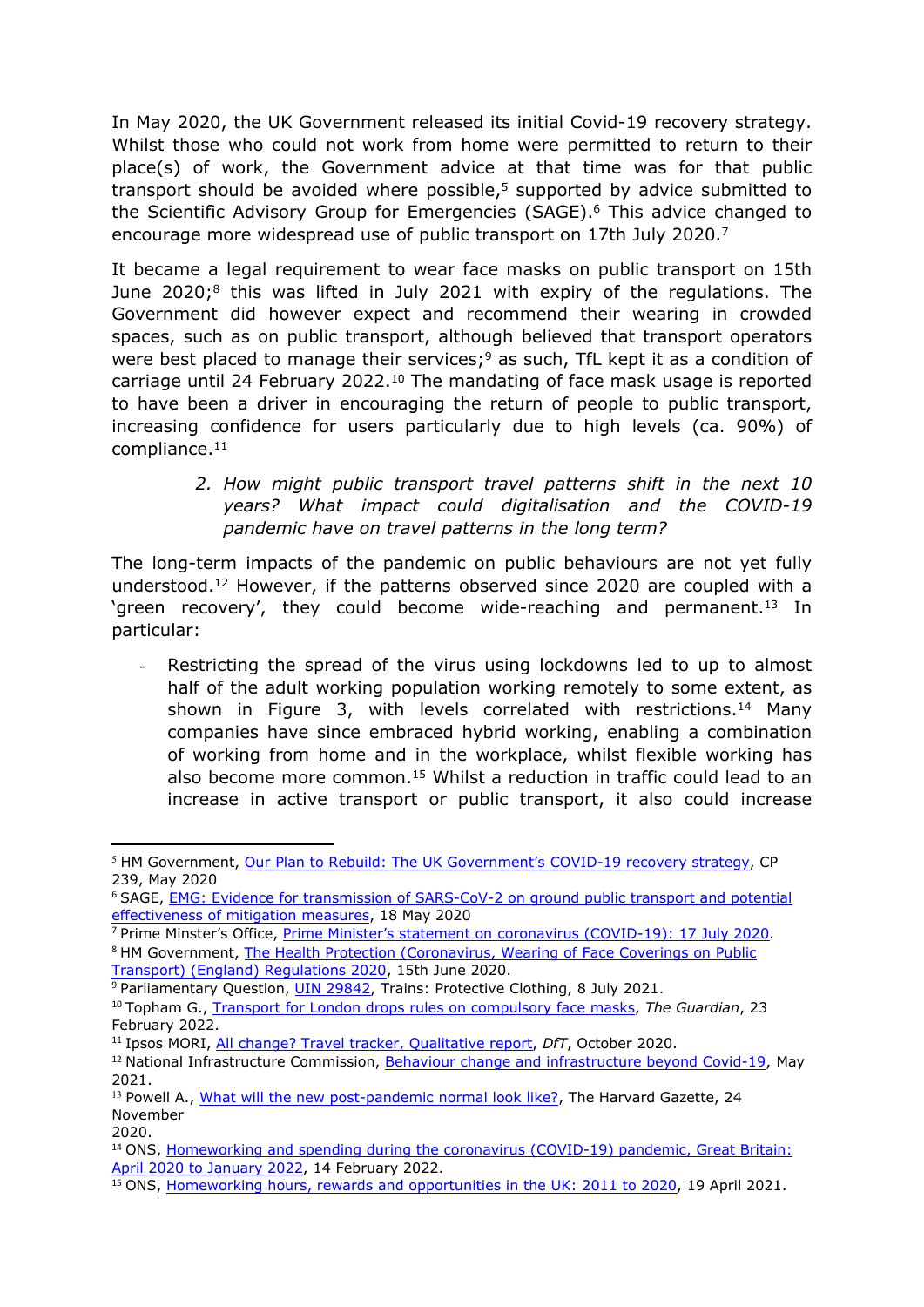reliance on personal transport that provides greater feelings of security, particularly when travelling outside of conventional commuting times.

- Public transport is not seen as being as Covid-19 safe as car use.<sup>16</sup> In November 2020, it was suggested that public transport rates would be slow to recover to pre-pandemic levels, $17$  with this prediction observed in practice (Figure 2). This is primarily due to public perception, with the spread of Covid-19 due to touching surfaces limited. However, it is not yet known whether the short-term shift to car use will be reversed; policies to encourage the use of alternative means of transport could support this (such as those outlined within 'the Transport Decarbonisation Plan', 'Bus Back Getter', and 'Gear Change').
- Shopping for essentials was the main reason that people travelled during the pandemic, responsible for up to 70% of journeys.<sup>18</sup> However, the value of internet sales significantly increased during the pandemic, shown in Figure 4.<sup>19</sup> This increase in online shopping is likely to lead to some reduction in the reliance on cars, particularly for shorter journeys.

It is also worth noting that levels of cycling increased significantly during the pandemic, as shown in Figure 5, particularly during the first lockdown. Whilst this has since reduced to levels similar to those seen before the pandemic, this could impact long term travel patterns. It demonstrated that cycling is a viable transport option for many, which, coupled with other transport policies, could lead to a shift from car usage. Further, linking public transportation with active transport in urban areas is a key goal of Government policies (e.g. the Transport Decarbonisation Plan, which outlines how the Government aim for 50% of journeys to be via active or public means by 2030), and hence building on the public support could have a subsequent positive impact on public transport use.



*Figure 3: Percentage of working adults reporting working from home at some point in the preceding seven days between April 2020 and February 2022. Data source: ONS, Homeworking and spending during the coronavirus (COVID-19) pandemic, Great Britain: April 2020 to January 2022, 14 February 2022.*

<sup>&</sup>lt;sup>16</sup> Abdullah M, Dias C, Muley D, Shahin M., Exploring the impacts of COVID-19 on travel behavior and mode preferences, Transportation Research Interdisciplinary Perspectives, <https://doi.org/10.1016/j.trip.2020.100255>, 2[02](https://www.gov.uk/government/publications/covid-19-travel-behaviour-during-the-lockdown)0.

<sup>17</sup> Ipsos MORI, [All](https://www.gov.uk/government/publications/covid-19-travel-behaviour-during-the-lockdown) [change?](https://www.gov.uk/government/publications/covid-19-travel-behaviour-during-the-lockdown) [Travel](https://www.gov.uk/government/publications/covid-19-travel-behaviour-during-the-lockdown) [tracker:](https://www.gov.uk/government/publications/covid-19-travel-behaviour-during-the-lockdown) [wave](https://www.gov.uk/government/publications/covid-19-travel-behaviour-during-the-lockdown) [3](https://www.gov.uk/government/publications/covid-19-travel-behaviour-during-the-lockdown) [report,](https://www.gov.uk/government/publications/covid-19-travel-behaviour-during-the-lockdown) 20-031233-01, DfT, March 2021.

<sup>&</sup>lt;sup>18</sup> Transport Focus, [Travel](https://d3cez36w5wymxj.cloudfront.net/wp-content/uploads/2021/07/23103500/Travel-during-Covid-19-survey-23-July-2021.pdf) [during](https://d3cez36w5wymxj.cloudfront.net/wp-content/uploads/2021/07/23103500/Travel-during-Covid-19-survey-23-July-2021.pdf) [Covid-19:](https://d3cez36w5wymxj.cloudfront.net/wp-content/uploads/2021/07/23103500/Travel-during-Covid-19-survey-23-July-2021.pdf) [Tracking](https://d3cez36w5wymxj.cloudfront.net/wp-content/uploads/2021/07/23103500/Travel-during-Covid-19-survey-23-July-2021.pdf) [research](https://d3cez36w5wymxj.cloudfront.net/wp-content/uploads/2021/07/23103500/Travel-during-Covid-19-survey-23-July-2021.pdf) [–](https://d3cez36w5wymxj.cloudfront.net/wp-content/uploads/2021/07/23103500/Travel-during-Covid-19-survey-23-July-2021.pdf) [wave](https://d3cez36w5wymxj.cloudfront.net/wp-content/uploads/2021/07/23103500/Travel-during-Covid-19-survey-23-July-2021.pdf) [55,](https://d3cez36w5wymxj.cloudfront.net/wp-content/uploads/2021/07/23103500/Travel-during-Covid-19-survey-23-July-2021.pdf) 23 July 2021.

<sup>&</sup>lt;sup>19</sup> ONS, [Retail](https://www.ons.gov.uk/businessindustryandtrade/retailindustry/datasets/retailsalesindexinternetsales) [Sales](https://www.ons.gov.uk/businessindustryandtrade/retailindustry/datasets/retailsalesindexinternetsales) [Index](https://www.ons.gov.uk/businessindustryandtrade/retailindustry/datasets/retailsalesindexinternetsales) [internet](https://www.ons.gov.uk/businessindustryandtrade/retailindustry/datasets/retailsalesindexinternetsales) [sales](https://www.ons.gov.uk/businessindustryandtrade/retailindustry/datasets/retailsalesindexinternetsales), Table IntValSA (value) and Table Internet (percentage), 18 February 2022.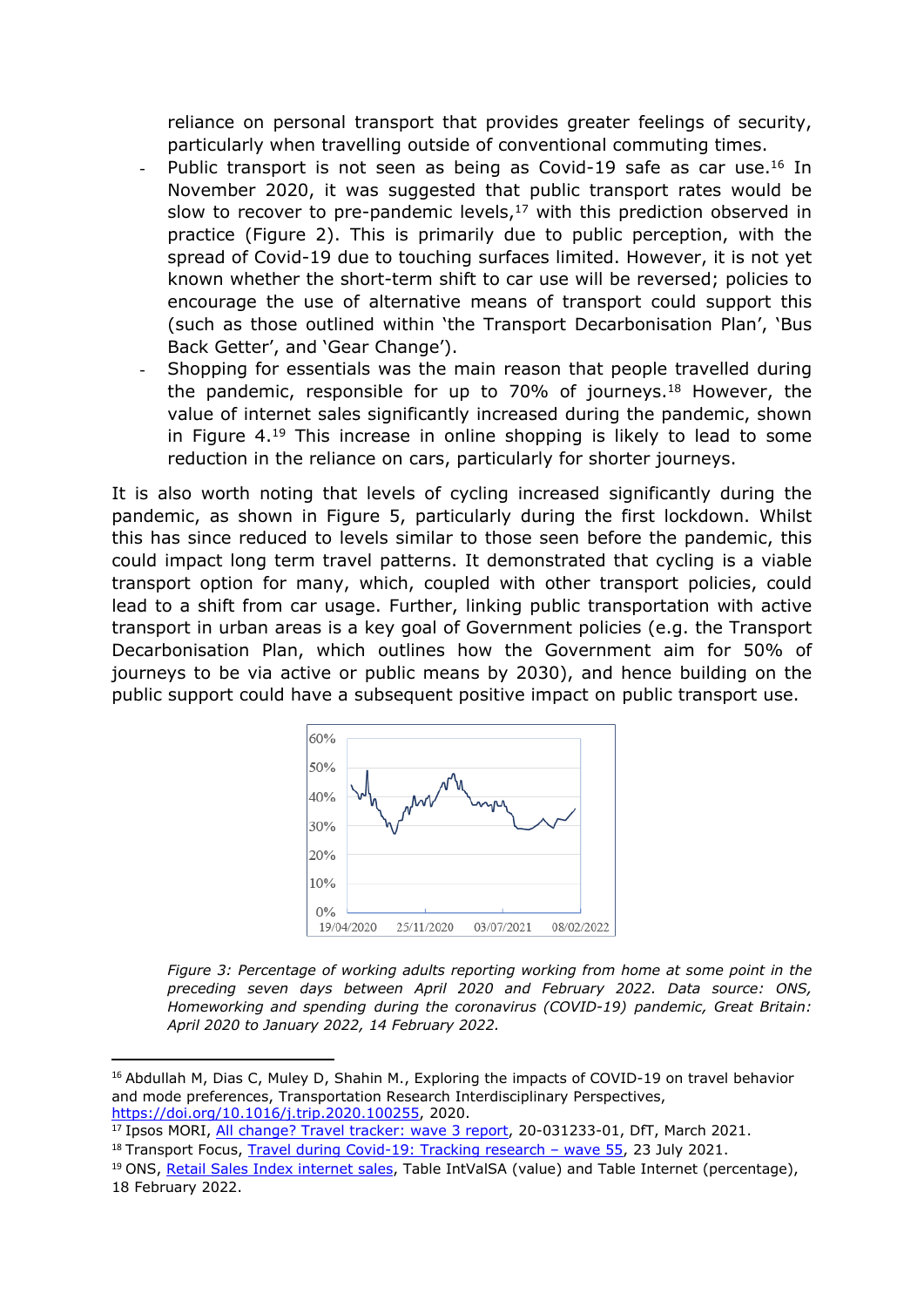

*Figure 4: Weekly value (£ million) and percentage of total retail (%) of internet sales between January 2016 and January 2022. Data source:ONS, Retail Sales Index internet sales, Table IntValSA (value) and Table Internet (percentage), 18 February 2022.*



*Figure 5: Level of cycling between March 2020 and February 2022. Data source: DfT, Domestic transport use by mode: Great Britain, since 1 March 2020, accessed: 28 February 2022.*

In addition to cycling, "Micromobility"<sup>20</sup> has seen huge increases in ridership in many major cities around the world<sup>21</sup>, particularly in younger generations. Whilst this uptake has been slower in the UK due to regulatory limitations, the UK rental scooter trials have demonstrated a similar latent demand. For example, it is estimated that over a million privately owned scooters are in operation around the country despite their use in public areas being illegal<sup>22</sup>.

<sup>&</sup>lt;sup>20</sup> Micromobility, such as bicycles, scooters, skateboards, and rickshaws, are small, lightweight, human-powered vehicles that typically operate at speeds of up to 25 km/h. Recent developments include the electrification of traditional micromobility (e.g. e-bikes and e-scooters) to increase the attractiveness, with this estimated to increase the market to potentially encompass all trips under 5 miles.

<sup>&</sup>lt;sup>21</sup> Heineke K., Klosss B., Scurtu D., Weig F., [Micromobility's](https://www.mckinsey.com/industries/automotive-and-assembly/our-insights/micromobilitys-15000-mile-checkup) [15,000](https://www.mckinsey.com/industries/automotive-and-assembly/our-insights/micromobilitys-15000-mile-checkup) [mile](https://www.mckinsey.com/industries/automotive-and-assembly/our-insights/micromobilitys-15000-mile-checkup) [checkup](https://www.mckinsey.com/industries/automotive-and-assembly/our-insights/micromobilitys-15000-mile-checkup), McKinsey & Co., 29 January 2019.

<sup>&</sup>lt;sup>22</sup> Hellen N, Eccles L., **[One](https://www.thetimes.co.uk/article/one-million-e-scooters-on-the-roads-how-riders-are-breaking-the-law-at-breakneck-speed-q9wfh903w) [million](https://www.thetimes.co.uk/article/one-million-e-scooters-on-the-roads-how-riders-are-breaking-the-law-at-breakneck-speed-q9wfh903w) [e-scooters](https://www.thetimes.co.uk/article/one-million-e-scooters-on-the-roads-how-riders-are-breaking-the-law-at-breakneck-speed-q9wfh903w) [on](https://www.thetimes.co.uk/article/one-million-e-scooters-on-the-roads-how-riders-are-breaking-the-law-at-breakneck-speed-q9wfh903w) [the](https://www.thetimes.co.uk/article/one-million-e-scooters-on-the-roads-how-riders-are-breaking-the-law-at-breakneck-speed-q9wfh903w) [roads:](https://www.thetimes.co.uk/article/one-million-e-scooters-on-the-roads-how-riders-are-breaking-the-law-at-breakneck-speed-q9wfh903w) [how](https://www.thetimes.co.uk/article/one-million-e-scooters-on-the-roads-how-riders-are-breaking-the-law-at-breakneck-speed-q9wfh903w) [riders](https://www.thetimes.co.uk/article/one-million-e-scooters-on-the-roads-how-riders-are-breaking-the-law-at-breakneck-speed-q9wfh903w) [are](https://www.thetimes.co.uk/article/one-million-e-scooters-on-the-roads-how-riders-are-breaking-the-law-at-breakneck-speed-q9wfh903w) [breaking](https://www.thetimes.co.uk/article/one-million-e-scooters-on-the-roads-how-riders-are-breaking-the-law-at-breakneck-speed-q9wfh903w) the [law](https://www.thetimes.co.uk/article/one-million-e-scooters-on-the-roads-how-riders-are-breaking-the-law-at-breakneck-speed-q9wfh903w) [at](https://www.thetimes.co.uk/article/one-million-e-scooters-on-the-roads-how-riders-are-breaking-the-law-at-breakneck-speed-q9wfh903w)** [breakneck](https://www.thetimes.co.uk/article/one-million-e-scooters-on-the-roads-how-riders-are-breaking-the-law-at-breakneck-speed-q9wfh903w) [speed](https://www.thetimes.co.uk/article/one-million-e-scooters-on-the-roads-how-riders-are-breaking-the-law-at-breakneck-speed-q9wfh903w), *The Times*, 12 February 2022.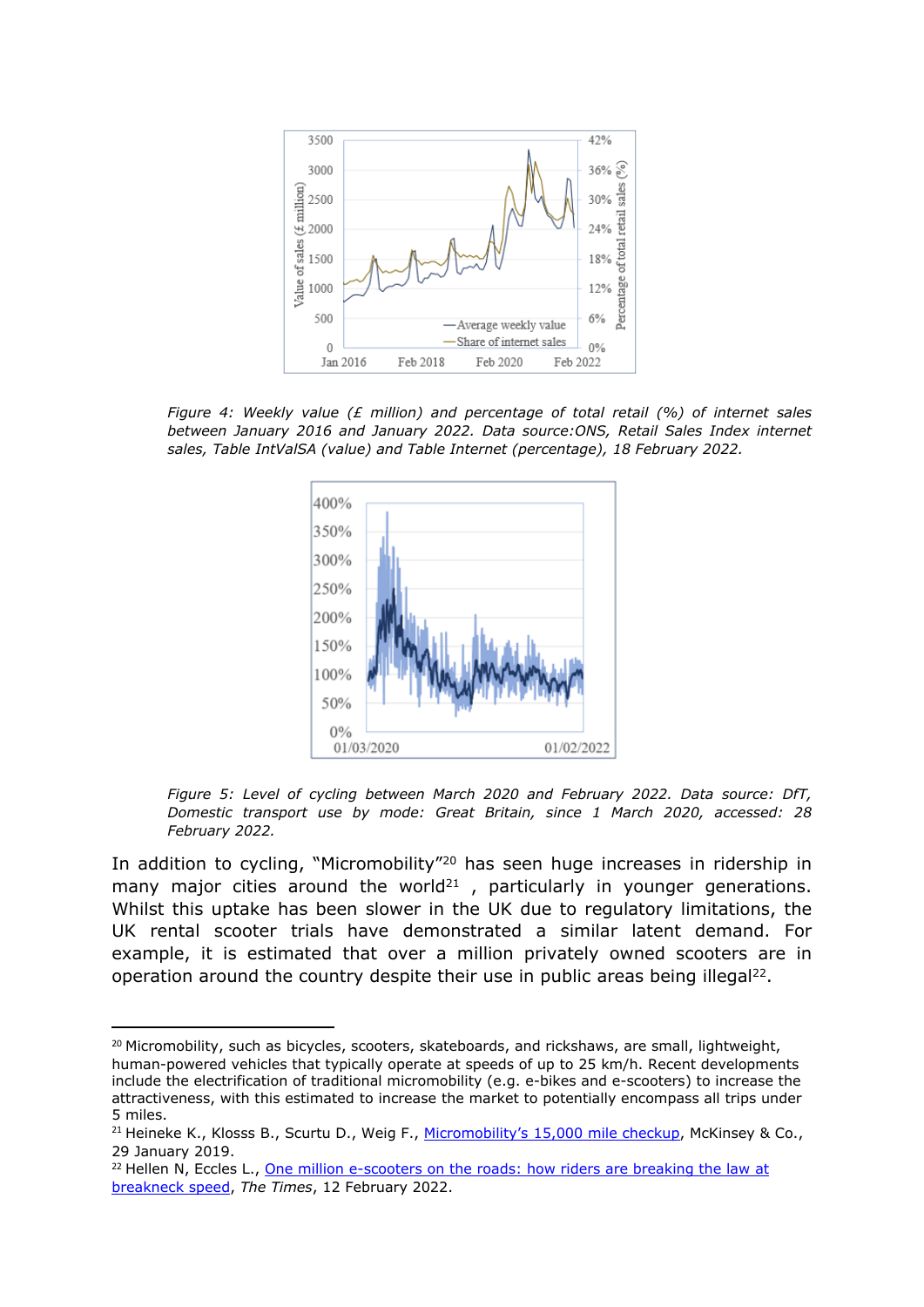*3. What can be done to improve connectivity across public transport modes? How could better integration be delivered in urban areas outside London?*

Public transport could see a greater number of passengers depending on decisions made in national and local government regarding the integration of different modes. Actively coupling public transport with active transport and micromobility, such as allowing human-powered vehicles onto trains and busses, could lead to a transport solution offering a viable end-to-end means of travel over relatively large distances, particularly in urban areas. For example, travellers could combine the convenience and door-to-door service of a scooter for last mile connections with the long-distance comfort of a train, tram, or bus for commuting, leisure or shopping.

It is also worth noting that many workplaces offer car-share schemes. Whilst these are not technically 'public transport' they offer a potential to reduce the number of car users within towns and cities. Further, the advent of connected and autonomous vehicles offers an opportunity for car sharing, where cars are no longer owned by one person, but shared between multiple people and used as and when required. Vehicle use can then be optimised, ensuring that rather than being parked for significant portions of their usable life, they are used as much as possible.

Failure to ensure public transport embraces this multi-modality could instead see cannibalisation of public transport journeys. Instead of taking a train or bus into a dense urban area, people may 'drive and scoot' to maintain convenience, taking passengers away from buses and trains and damaging long-term financial viability for services which are relied upon by many. A robust multi-transport decision making tool that considers the wider impacts could support better integration of public and active transport.

It is not just legalisation, but also product standards which are required too. For example, at the time of preparing this response, e-scooters are banned on the Tube in London due to a spate of fires on the service<sup>23</sup>. Whilst these events are believed to originate from low quality imports, there is no specific standard to pass, and hence the ban is unilateral.

Further to coupling public transport with other modes, integration of specific public transport networks can also improve connectivity. Transport for London (TfL) launched a single payment system in 2003 – the Oyster Card - that could be used across public transport within London, including buses, the London Underground, Tramlink and Docklands Light Railway, London Overground as well as most National Rail services within London, and some river boat services. Since 2014, contactless payments from bank cards have been accepted, with this extended to contactless-enabled mobile devices in  $2016.<sup>24</sup>$  Similar systems have been developed for other cities within the UK. For example, Transport for

<sup>&</sup>lt;sup>23</sup> [TfL](https://tfl.gov.uk/info-for/media/press-releases/2021/december/tfl-announces-safety-ban-of-e-scooters-on-transport-network), TfL [announces](https://tfl.gov.uk/info-for/media/press-releases/2021/december/tfl-announces-safety-ban-of-e-scooters-on-transport-network) [safety](https://tfl.gov.uk/info-for/media/press-releases/2021/december/tfl-announces-safety-ban-of-e-scooters-on-transport-network) [ban](https://tfl.gov.uk/info-for/media/press-releases/2021/december/tfl-announces-safety-ban-of-e-scooters-on-transport-network) [of](https://tfl.gov.uk/info-for/media/press-releases/2021/december/tfl-announces-safety-ban-of-e-scooters-on-transport-network) [e-scooters](https://tfl.gov.uk/info-for/media/press-releases/2021/december/tfl-announces-safety-ban-of-e-scooters-on-transport-network) [on](https://tfl.gov.uk/info-for/media/press-releases/2021/december/tfl-announces-safety-ban-of-e-scooters-on-transport-network) [transport](https://tfl.gov.uk/info-for/media/press-releases/2021/december/tfl-announces-safety-ban-of-e-scooters-on-transport-network) [network,](https://tfl.gov.uk/info-for/media/press-releases/2021/december/tfl-announces-safety-ban-of-e-scooters-on-transport-network) 9 December 2021, accessed: [9 March 2022].

<sup>&</sup>lt;sup>24</sup> Marcellin F., [Cracking](https://www.railway-technology.com/features/oyster-card-future/) [open](https://www.railway-technology.com/features/oyster-card-future/) [the](https://www.railway-technology.com/features/oyster-card-future/) [story](https://www.railway-technology.com/features/oyster-card-future/) [of](https://www.railway-technology.com/features/oyster-card-future/) [London's](https://www.railway-technology.com/features/oyster-card-future/) [Oyster](https://www.railway-technology.com/features/oyster-card-future/) [Card,](https://www.railway-technology.com/features/oyster-card-future/) Railway-Technology, 3 December 2019.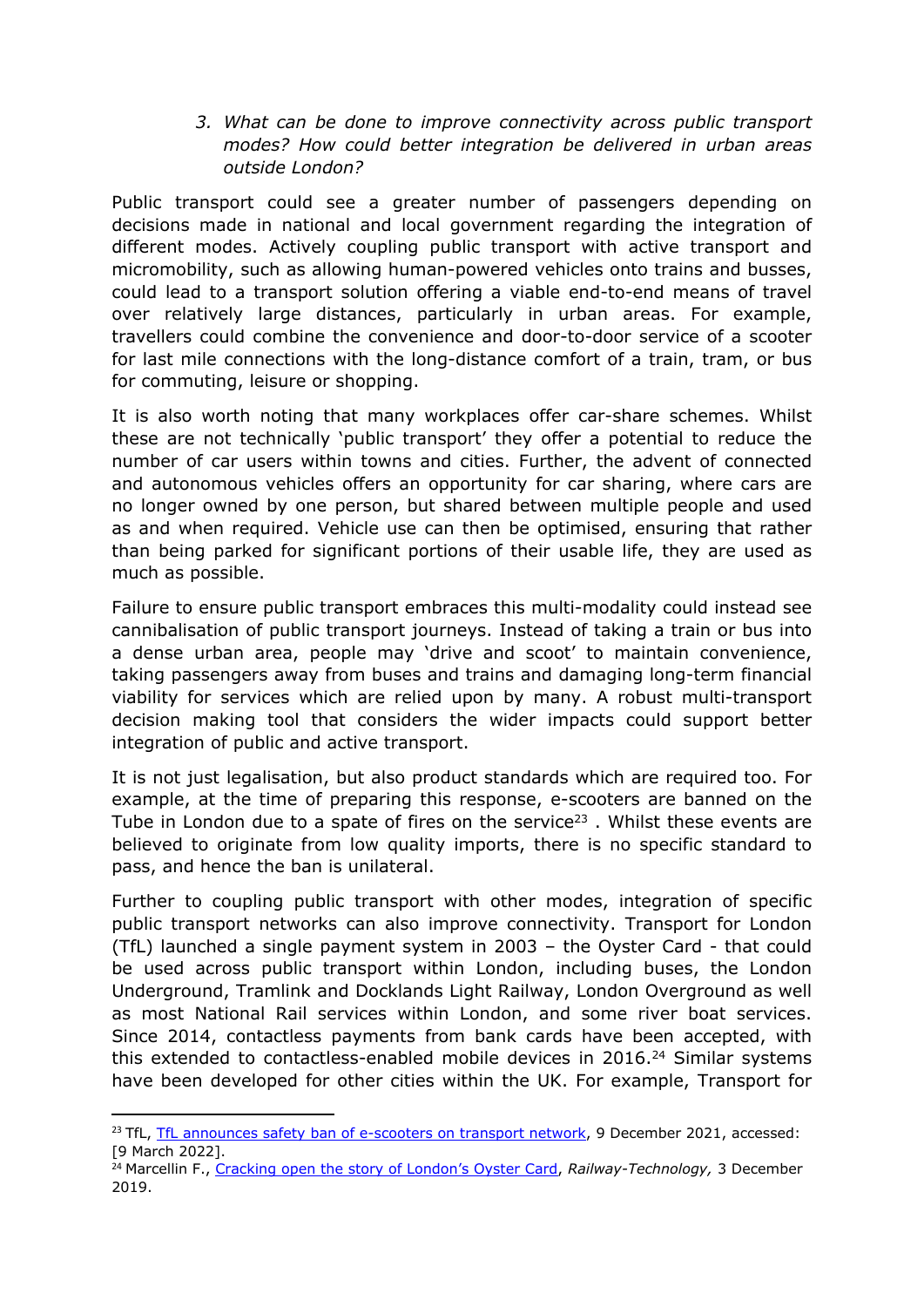West Midlands (TfWM) launched the Swift card that can be used as tickets or to pay for journeys on the train, bus or tram, for bike hire, or for parking.<sup>25</sup> The costs can be capped (e.g. at a daily rate) to encourage use across the network, similar to a travelcard.

Integration of these systems between different regions could provide further benefits. For example, a journey could involve travel on TfWM and TfL networks; this would currently lead to two separate charges. A universal 'public transport' cap could therefore lead to increased cross-system usage. However, considerations as to how the income is allocated to the separate operators (e.g. by distance, by cost to operate, etc.) are required.

> *4. What are the likely areas of innovation in urban public transport over the next 10 years? How should public policy be shaped considering both incremental and transformational innovations? How could data help transport services meet consumer demand?*

There are a number of technical innovations that are likely to impact urban public transport over the next 10 years:

- Increased electrification, considering technologies on the vehicle as well as for charging infrastructure. Transfer of knowledge from battery development for the automotive sector has the potential to benefit public transport, however this requires alignment with the specificities of public transportation, including differences in range and power requirements, as well as safety protocols and life-time and life-cycle considerations. Thus, data from the automotive sector, as well as for existing electric and diesel public transport vehicles, can be used to support the development of nextgeneration batteries specifically targeted at public transportation.
- Inductive charging does not require the vehicle to be physically attached to the charging source, however requires alignment and reasonable proximity (ca. 150-300 mm <sup>26</sup>) between the on-board and infrastructurebased components. The fixed routes for many public transport vehicles, such as buses and rail-based systems, offers potential for inductive charging to be used, either statically at specific locations (e.g. at stops, as has been trialled in Milton Keynes <sup>27</sup>) or dynamically along the route. Currently however there are losses in such systems, which could impact overall carbon dioxide emissions; as such, full carbon costing assessments should be undertaken. Such analyses should be consistently undertaken as standard for all innovations to ensure that decarbonisation targets will be met.
- The use of hydrogen as a power source. Having been demonstrated to offer the potential to power rail vehicles, <sup>28</sup>it could offer an alternative to

<sup>&</sup>lt;sup>25</sup> TfWM, [About](https://www.tfwm.org.uk/swift-and-tickets/about-swift/) [Swift,](https://www.tfwm.org.uk/swift-and-tickets/about-swift/) accessed: [9 March 2022].

 $26$  Panchal C, Stegen S, Lu J., Review of static and dynamic wireless electric vehicle charging system, *Engineering Science and Technology, an International Journal*, 21 [5], 922-937, 2018. <sup>27</sup> CBI, [Milton](https://www.cbi.org.uk/articles/milton-keynes-wirelessly-charged-electric-buses/) [Keynes:](https://www.cbi.org.uk/articles/milton-keynes-wirelessly-charged-electric-buses/) [Wirelessly](https://www.cbi.org.uk/articles/milton-keynes-wirelessly-charged-electric-buses/) [charged](https://www.cbi.org.uk/articles/milton-keynes-wirelessly-charged-electric-buses/) [electric](https://www.cbi.org.uk/articles/milton-keynes-wirelessly-charged-electric-buses/) [buses,](https://www.cbi.org.uk/articles/milton-keynes-wirelessly-charged-electric-buses/) 24 February 2017.

<sup>28</sup> Porterbrook, [HydroFLEX,](https://www.porterbrook.co.uk/hydroflex-cop) accessed: [8 March 2022].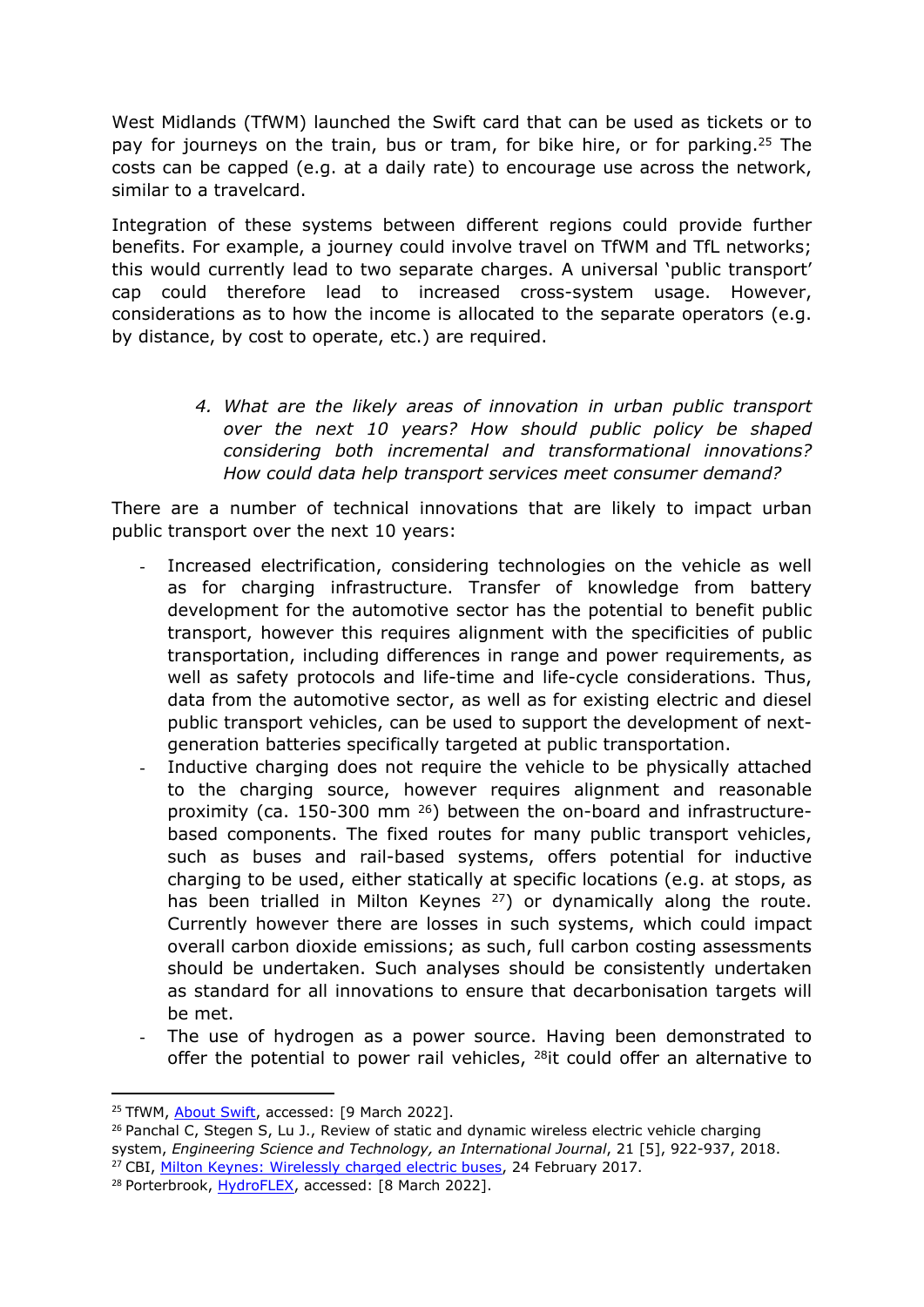conventional different types of diesel propelled public transport vehicles. Whilst the technology has also been proven for cars (e.g. the Hyundai Nexo or Toyota Mirai) and buses, <sup>29</sup>considerations regarding the required infrastructure and vehicle certification are still required. <sup>30</sup>

- Increased efficiency through alternative materials. Reducing the weight of vehicles reduces energy requirements, and subsequently operational cost and carbon. Previously, a key barrier has been the cost of lightweight materials with suitable structural performance, however developments in processing as well as in recycling of materials could support transportation in general. Further, the increased operational life of public transport vehicles enables significant reduction in lifetime emissions. For example, considering production, operational and end-of-life phases, the use of carbon fibre in automotive applications leads to a slight increase in lifetime emissions (from that component), whilst conversely almost halves the emissions on a rail vehicle, as shown in Figure 6. Specific examples include:
	- o Braiding could enable cost-competitive composite materials to be used as structural components on rail vehicles. <sup>31</sup>A relatively lowcost, low-waste production method, the mechanical performance of structures can also be tailored to suit specific requirements.
	- $\circ$  Composite beams can be impregnated with anti-microbial material, minimising the risk of the spread of pathogens. <sup>32</sup>This also could change cleaning regimens, providing cost-savings to operators.
	- o Using polymeric materials for glazing could reduce the mass. Further, such materials are less prone to catastrophic brittle failure, increasing safety for passengers. Recent advances in coating technology overcomes prior limitations to such polymers, such as scratch resistance. This has been demonstrated in both bus and light-rail applications. 33
	- o Joining technologies are key to the use of innovative materials, particularly when considering end-of-life recyclability or reusability. Advanced adhesives in development potentially overcome the drawbacks of traditional mechanical fixation.

- Development of new system level technologies. One particular innovation anticipated to become operational within the next 5 years is Very Light Rail (VLR), for mainline or tram environments.

> o The Revolution VLR has been designed for segregated rural and regional alignments, such as those targeted by the Government's 'Restoring Your Railway' fund. It also provides an opportunity to replace aging rolling stock, such as Class 14X 'Pacers'. Developed as a low-cost, low-carbon vehicle, it combines a diesel-electric

<sup>&</sup>lt;sup>29</sup> [Birmingham](https://www.birmingham.gov.uk/news/article/932/birmingham_gets_first_hydrogen_bus) City Council, Birmingham [gets](https://www.birmingham.gov.uk/news/article/932/birmingham_gets_first_hydrogen_bus) [first](https://www.birmingham.gov.uk/news/article/932/birmingham_gets_first_hydrogen_bus) [hydrogen](https://www.birmingham.gov.uk/news/article/932/birmingham_gets_first_hydrogen_bus) [bus,](https://www.birmingham.gov.uk/news/article/932/birmingham_gets_first_hydrogen_bus) 27 July 2021.

<sup>&</sup>lt;sup>30</sup> The ICCT, [Developing](https://theicct.org/sites/default/files/publications/Hydrogen-infrastructure-status-update_ICCT-briefing_04102017_vF.pdf) [hydrogen](https://theicct.org/sites/default/files/publications/Hydrogen-infrastructure-status-update_ICCT-briefing_04102017_vF.pdf) [fueling](https://theicct.org/sites/default/files/publications/Hydrogen-infrastructure-status-update_ICCT-briefing_04102017_vF.pdf) [infrastructure](https://theicct.org/sites/default/files/publications/Hydrogen-infrastructure-status-update_ICCT-briefing_04102017_vF.pdf) [for](https://theicct.org/sites/default/files/publications/Hydrogen-infrastructure-status-update_ICCT-briefing_04102017_vF.pdf) [fuel](https://theicct.org/sites/default/files/publications/Hydrogen-infrastructure-status-update_ICCT-briefing_04102017_vF.pdf) [cell](https://theicct.org/sites/default/files/publications/Hydrogen-infrastructure-status-update_ICCT-briefing_04102017_vF.pdf) [vehicles:](https://theicct.org/sites/default/files/publications/Hydrogen-infrastructure-status-update_ICCT-briefing_04102017_vF.pdf) [A](https://theicct.org/sites/default/files/publications/Hydrogen-infrastructure-status-update_ICCT-briefing_04102017_vF.pdf) [status](https://theicct.org/sites/default/files/publications/Hydrogen-infrastructure-status-update_ICCT-briefing_04102017_vF.pdf) [update,](https://theicct.org/sites/default/files/publications/Hydrogen-infrastructure-status-update_ICCT-briefing_04102017_vF.pdf) October 2017.

<sup>31</sup> Tyrrell M., [The](https://www.composites.media/brainstorm-project-lightweight-very-light-rail-vehicle-frames/) [right](https://www.composites.media/brainstorm-project-lightweight-very-light-rail-vehicle-frames/) [train](https://www.composites.media/brainstorm-project-lightweight-very-light-rail-vehicle-frames/) [of](https://www.composites.media/brainstorm-project-lightweight-very-light-rail-vehicle-frames/) [thought](https://www.composites.media/brainstorm-project-lightweight-very-light-rail-vehicle-frames/), *Composites in Manufacturing*, 23 October 2019.

<sup>32</sup> *The Engineer*, [Anti-microbial](https://www.theengineer.co.uk/lightweight-composite-grab-poles-anti-microbial-wmg/) [grab](https://www.theengineer.co.uk/lightweight-composite-grab-poles-anti-microbial-wmg/) [poles](https://www.theengineer.co.uk/lightweight-composite-grab-poles-anti-microbial-wmg/) [could](https://www.theengineer.co.uk/lightweight-composite-grab-poles-anti-microbial-wmg/) [make](https://www.theengineer.co.uk/lightweight-composite-grab-poles-anti-microbial-wmg/) [public](https://www.theengineer.co.uk/lightweight-composite-grab-poles-anti-microbial-wmg/) [transport](https://www.theengineer.co.uk/lightweight-composite-grab-poles-anti-microbial-wmg/) [safer](https://www.theengineer.co.uk/lightweight-composite-grab-poles-anti-microbial-wmg/), 14 January 2021.

<sup>33</sup> *Glass and Glazing Products*, [Crash-resistant](https://www.ggpmag.com/installations/crash-resistant-glazing-for-coventry-rail) [glazing](https://www.ggpmag.com/installations/crash-resistant-glazing-for-coventry-rail) [for](https://www.ggpmag.com/installations/crash-resistant-glazing-for-coventry-rail) [Coventry](https://www.ggpmag.com/installations/crash-resistant-glazing-for-coventry-rail) [rail](https://www.ggpmag.com/installations/crash-resistant-glazing-for-coventry-rail), 17 July 2021.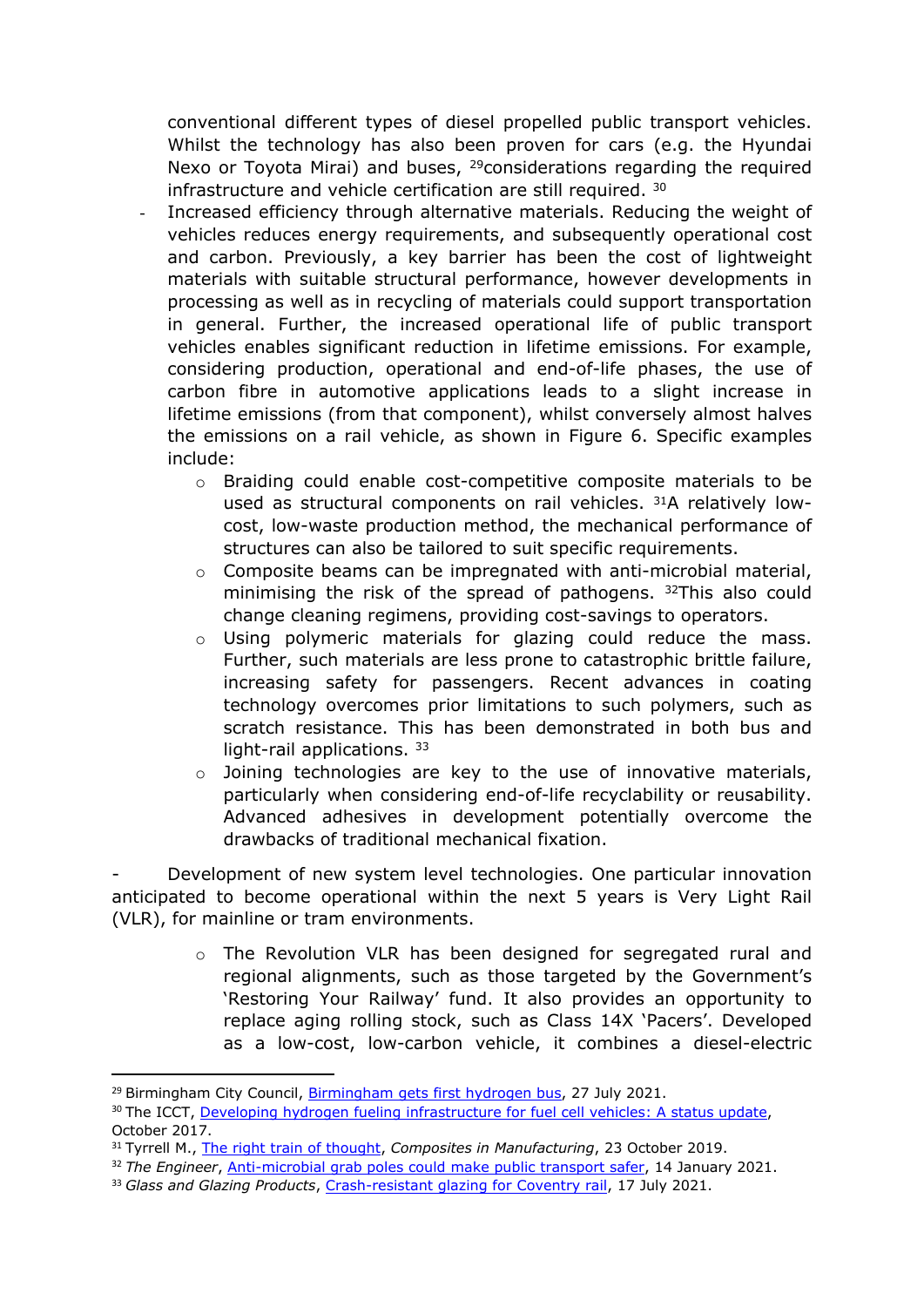hybrid powertrain with lightweight materials to minimise operational costs. <sup>34</sup>It could also offer a suitable alternative for inner-city spurs (e.g. Coventry City Centre to Ricoh Arena), or links between towns (e.g. Cirencester to Kemble). The business case for such schemes is dependant on data regarding existing transport links and the ways that people currently travel along those corridors.

- o The Coventry VLR programme will transform light rail, through reducing installation costs to make light rail affordable to a wider range of towns and cities. Through an innovative trackform that minimises the requirement for deep excavation and enables highway engineering technologies, typical costs are anticipated to be reduced from £25-30 million per km to £10 million per km. Coupled with a small, relatively nimble, lightweight vehicle that enables penetration throughout cities, this innovation could expand the potential market for a mode of transport that can elicit a significant modal shift from cars to public transport. 35
- A major operational cost for public transport operators is that of staff, and in particular drivers. Hence, autonomy could ensure economic viability of existing services, and possibly even enable additional services. The technology is rapidly developing, and has been demonstrated in automotive vehicles and on trams in Europe <sup>36</sup> it is worth noting that whilst the DLR in London is driverless, it is not autonomous. Whilst the technology has been proven, legislative changes are required to facilitate the use of such vehicles, which has a significant number of challenges, including culpability and the impact on insurance.
- Demand responsive service is an emerging facet that encourages the use of public transport for rural applications. <sup>37</sup>It could also benefit urban transport by supporting those who commute outside of traditional hours; in particular this could alleviate concerns with travel late at night. Further, the advent of autonomy reduces the costs associated with this and could ensure operational economic viability. Using data regarding times of anticipated demand (e.g. shift finish times at hospitals or warehouses) could minimise waiting times and increase its use.

 $34$  Eversholt Rail, [Revolution](https://eversholtrail.co.uk/news/revolution-vlr-the-future-is-very-light-rail/) [VLR](https://eversholtrail.co.uk/news/revolution-vlr-the-future-is-very-light-rail/) [–](https://eversholtrail.co.uk/news/revolution-vlr-the-future-is-very-light-rail/) [the](https://eversholtrail.co.uk/news/revolution-vlr-the-future-is-very-light-rail/) [future](https://eversholtrail.co.uk/news/revolution-vlr-the-future-is-very-light-rail/) [is](https://eversholtrail.co.uk/news/revolution-vlr-the-future-is-very-light-rail/) [Very](https://eversholtrail.co.uk/news/revolution-vlr-the-future-is-very-light-rail/) [Light](https://eversholtrail.co.uk/news/revolution-vlr-the-future-is-very-light-rail/) [Rail](https://eversholtrail.co.uk/news/revolution-vlr-the-future-is-very-light-rail/), 12 August 2021.

<sup>&</sup>lt;sup>35</sup> [Coventry](https://www.coventry.gov.uk/regeneration-1/light-rail) City Council, Coventry [Very](https://www.coventry.gov.uk/regeneration-1/light-rail) [Light](https://www.coventry.gov.uk/regeneration-1/light-rail) [Rail,](https://www.coventry.gov.uk/regeneration-1/light-rail) accessed: [8<sup>th</sup> March 2022].

<sup>36</sup> Connolly K., [Germany](https://www.theguardian.com/world/2018/sep/23/potsdam-inside-the-worlds-first-autonomous-tram) [launches](https://www.theguardian.com/world/2018/sep/23/potsdam-inside-the-worlds-first-autonomous-tram) [world's](https://www.theguardian.com/world/2018/sep/23/potsdam-inside-the-worlds-first-autonomous-tram) [first](https://www.theguardian.com/world/2018/sep/23/potsdam-inside-the-worlds-first-autonomous-tram) [autonomous](https://www.theguardian.com/world/2018/sep/23/potsdam-inside-the-worlds-first-autonomous-tram) [tram](https://www.theguardian.com/world/2018/sep/23/potsdam-inside-the-worlds-first-autonomous-tram) [in](https://www.theguardian.com/world/2018/sep/23/potsdam-inside-the-worlds-first-autonomous-tram) [Potsdam,](https://www.theguardian.com/world/2018/sep/23/potsdam-inside-the-worlds-first-autonomous-tram) *The Guardian*, 23 September 2018.

 $37$  Li X, Wang T, Xu W, Li H, Yuan., A novel model and algorithm for designing and eco-oriented demand responsive transit (DRT) system, *Transportation Research Part E: Logistics and Transportation Review*, 157, [doi.org/10.1016/j.tre.2021.102556](https://doi.org/10.1016/j.tre.2021.102556)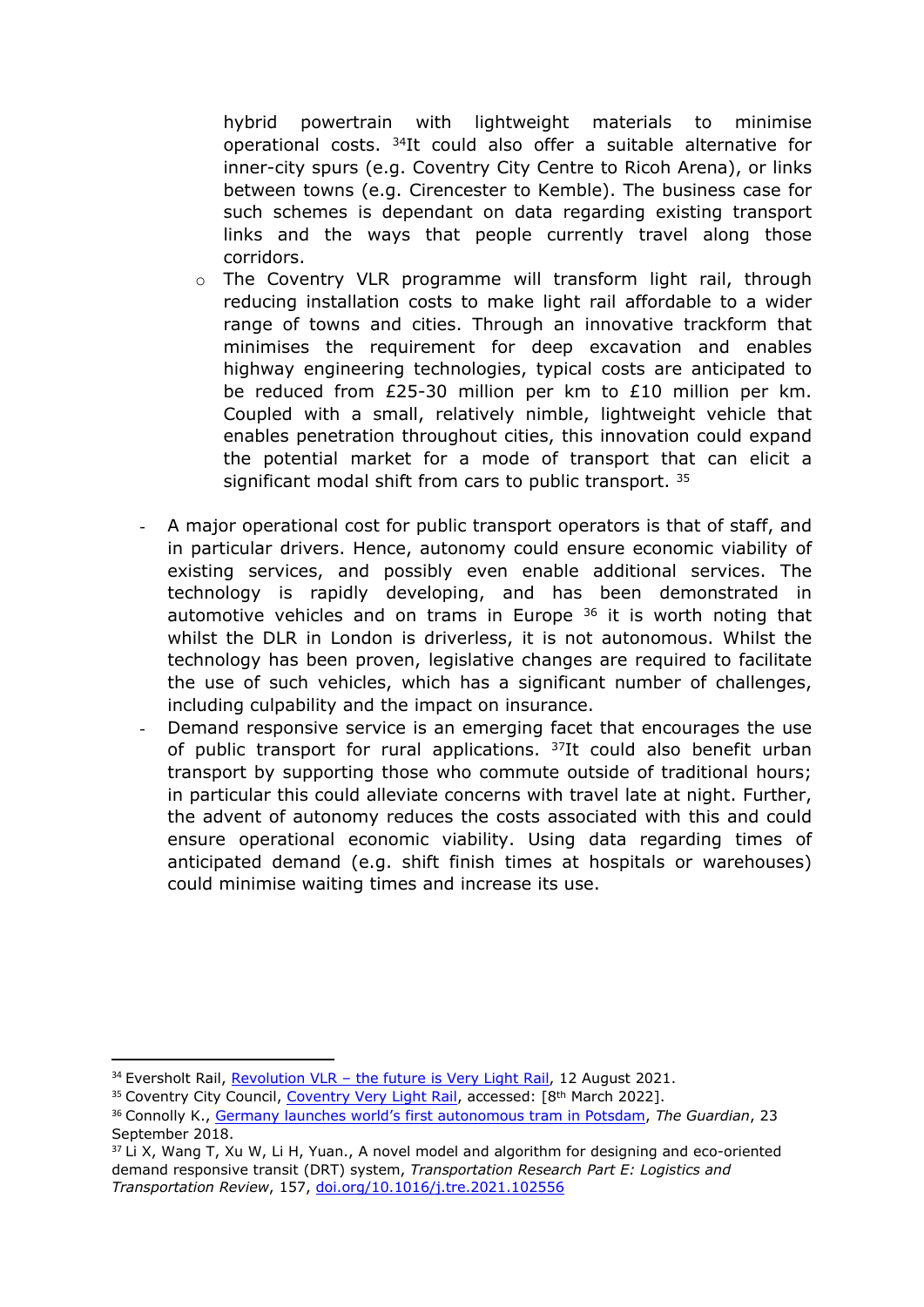

*Figure 6: Comparison of the total Global Warming Potential (GWP) (CO2(e)) when using 1 kg of steel or carbon fibre (CFRP) in automotive and rail vehicles.*

Implementation of new technologies requires a change in the decision-making processes used early in the project lifecycle. Particularly, development of an innovative methodology to evaluate the long-list options has the potential to incorporate a wider range of both incremental and transformational innovations. This requires analysis of the data that is currently available for available services, knowledge of the opportunities in both existing technologies and those in development, and assessment of potential benefits that these could provide, based on the data that is available for similar services.

> *5. Are local authorities well equipped with appropriate funding and powers to deliver high-quality public transport services? Would further devolution of transport policy contribute to better outcomes?*

The level of funding and powers for local authorities differs dependent on the scale of local devolution. For example, combined authorities have greater ability to enact change compared to individual councils. <sup>38</sup>As such, whilst it is still challenging for local authorities to drive innovation or good practice, it is possible that increased devolution could provide greater opportunities for delivery of suitable public transport schemes.

It is worth noting that, in their investigation into the failings of major projects, the Public Accounts Committee noted concerns a lack of skilled personnel leading major projects. <sup>39</sup>Devolution could exacerbate this, spreading the existing expertise over a wider range of projects and areas. However the Infrastructure and Projects Authority are aiming to improve the skills base through a

<sup>&</sup>lt;sup>38</sup> Department for Communities and Local Government, [Single](https://assets.publishing.service.gov.uk/government/uploads/system/uploads/attachment_data/file/516215/Single_Pot_Assurance_Framework.pdf) [Pot](https://assets.publishing.service.gov.uk/government/uploads/system/uploads/attachment_data/file/516215/Single_Pot_Assurance_Framework.pdf) [Assurance](https://assets.publishing.service.gov.uk/government/uploads/system/uploads/attachment_data/file/516215/Single_Pot_Assurance_Framework.pdf) [Framework:](https://assets.publishing.service.gov.uk/government/uploads/system/uploads/attachment_data/file/516215/Single_Pot_Assurance_Framework.pdf) [National](https://assets.publishing.service.gov.uk/government/uploads/system/uploads/attachment_data/file/516215/Single_Pot_Assurance_Framework.pdf) [Guidance,](https://assets.publishing.service.gov.uk/government/uploads/system/uploads/attachment_data/file/516215/Single_Pot_Assurance_Framework.pdf) April 2016.

<sup>&</sup>lt;sup>39</sup> Public Accounts Committee, [Thirty-Ninth](https://committees.parliament.uk/work/762/lessons-from-major-projects-and-programmes/publications/) [Report](https://committees.parliament.uk/work/762/lessons-from-major-projects-and-programmes/publications/) [-](https://committees.parliament.uk/work/762/lessons-from-major-projects-and-programmes/publications/) [Lessons](https://committees.parliament.uk/work/762/lessons-from-major-projects-and-programmes/publications/) [from](https://committees.parliament.uk/work/762/lessons-from-major-projects-and-programmes/publications/) [major](https://committees.parliament.uk/work/762/lessons-from-major-projects-and-programmes/publications/) [projects](https://committees.parliament.uk/work/762/lessons-from-major-projects-and-programmes/publications/) [and](https://committees.parliament.uk/work/762/lessons-from-major-projects-and-programmes/publications/) [programmes,](https://committees.parliament.uk/work/762/lessons-from-major-projects-and-programmes/publications/) HC 694, 29 January 2020.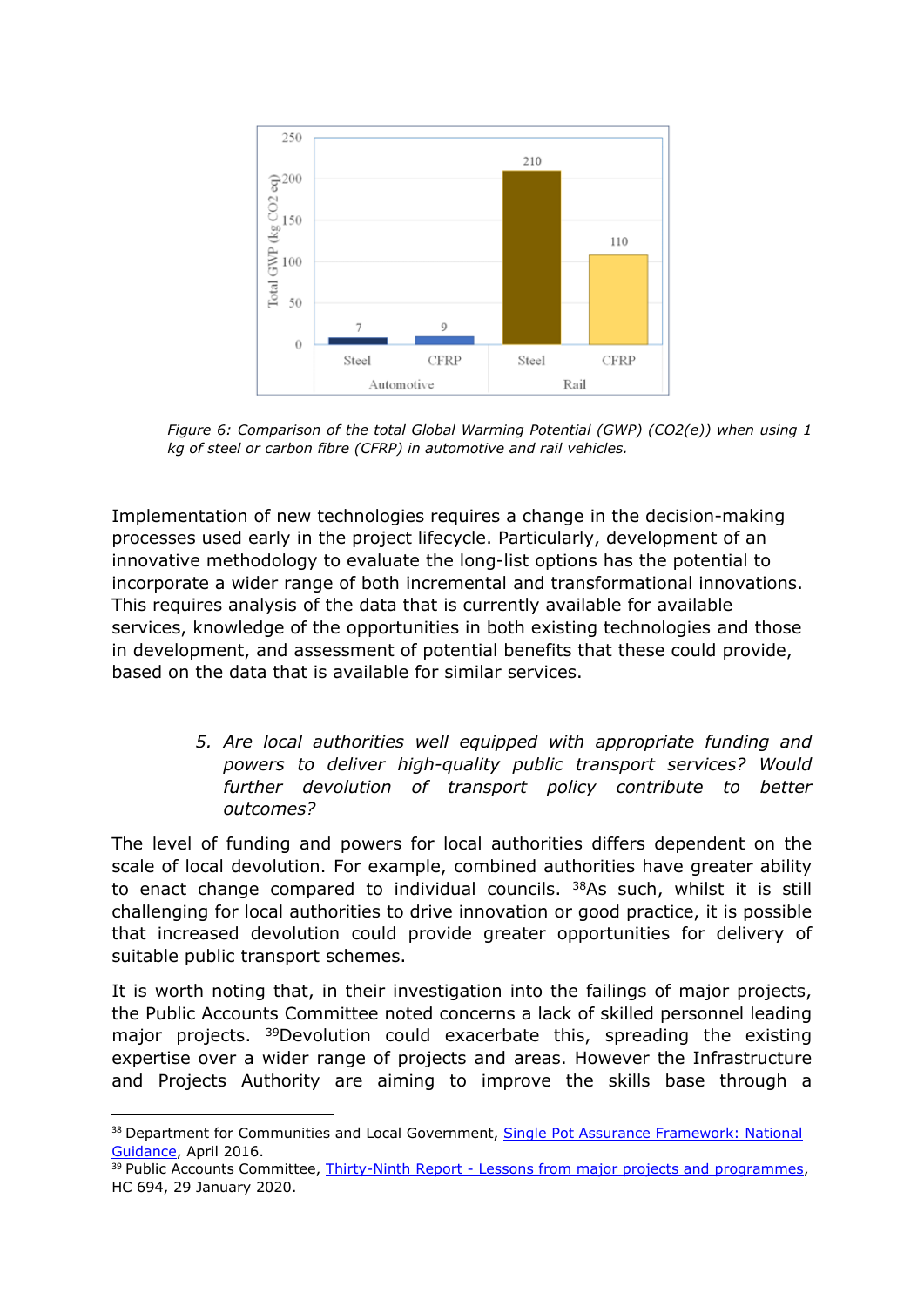Government Projects Academy that aims to accredit project delivery professionals across the public sector. <sup>40</sup>

The Government have outlined plans to ensure that all areas within the UK have access to opportunities to enhance the locale, through its 'Levelling Up the United Kingdom' white paper. Further, the 'Transport Decarbonisation Plan' outlines how local policymakers are best placed to make transport decisions within their region, using 'place-based solutions' to reform local transport networks.

However, it is also worth noting that the Government's 'Integrated Rail Plan for the North and the Midlands' details proposals for the rail network in the North and Midlands of England, and outlines plans for a mass transit scheme in West Yorkshire. This plan was met with criticism from local leaders, such as the Mayors of Greater Manchester, Liverpool City Region, West Yorkshire, North of Tyne and South Yorkshire, who requested a full assessment against plans proposed by Transport for the North. <sup>41</sup>

# *6. Could better policy coordination across government departments, and between central and local government, improve public transport outcomes? If so, how can this be achieved?*

Recently, the DfT and the DLUHC have released policy documents that could impact public transport: the DfT 'Transport Decarbonisation Plan', and supporting transport-mode specific white papers, such as 'Bus Back Better' and 'Gear Change'; and the DLUHC 'Levelling Up the United Kingdom'. Further, HM Treasury are responsible for the 'Green Book', which is a guide for appraising schemes requiring public funds and is the basis for the DfT 'Transport Analysis Guidance' (TAG). Ensuring that the work of the three departments is closely coordinated could benefit public transport; there are similarities in their aims, that ultimately should ensure suitable long-term transport opportunities for all areas of the UK that deliver suitable value for money. The current strategies suggest that this is the case, however maintaining a high level of communication between the departments is key to ensuring that policy shifts from different departments correlate to relevant changes in the others.

Local transport authorities outside London must produce Local Transport Plans every five years under the Transport Act 2000 and amendments via the Local Transport Act 2008, outlining policies and implementation plans. Under the 'Transport Decarbonisation Plan' and the 'Levelling Up' paper, the Government note the importance of local knowledge and plans to use devolution to increase local powers. As such, improved coordination between local and central government may only have a limited impact on public transport. However, improved communication and sharing of knowledge gained from projects between local governments could have benefits. The Government Projects

<sup>40</sup> IPA, [Government](https://www.gov.uk/government/news/government-launches-new-projects-academy) [launches](https://www.gov.uk/government/news/government-launches-new-projects-academy) [new](https://www.gov.uk/government/news/government-launches-new-projects-academy) [Projects](https://www.gov.uk/government/news/government-launches-new-projects-academy) [Academy,](https://www.gov.uk/government/news/government-launches-new-projects-academy) 24 March 2021.

<sup>&</sup>lt;sup>41</sup> Greater Manchester Combined Authority, ["Ministers](https://www.greatermanchester-ca.gov.uk/news/ministers-must-reassess-rail-plans-for-the-north-of-england-northern-mayors/) [must](https://www.greatermanchester-ca.gov.uk/news/ministers-must-reassess-rail-plans-for-the-north-of-england-northern-mayors/) [reassess](https://www.greatermanchester-ca.gov.uk/news/ministers-must-reassess-rail-plans-for-the-north-of-england-northern-mayors/) [rail](https://www.greatermanchester-ca.gov.uk/news/ministers-must-reassess-rail-plans-for-the-north-of-england-northern-mayors/) [plans](https://www.greatermanchester-ca.gov.uk/news/ministers-must-reassess-rail-plans-for-the-north-of-england-northern-mayors/) [for](https://www.greatermanchester-ca.gov.uk/news/ministers-must-reassess-rail-plans-for-the-north-of-england-northern-mayors/) [the](https://www.greatermanchester-ca.gov.uk/news/ministers-must-reassess-rail-plans-for-the-north-of-england-northern-mayors/) [North](https://www.greatermanchester-ca.gov.uk/news/ministers-must-reassess-rail-plans-for-the-north-of-england-northern-mayors/) [of](https://www.greatermanchester-ca.gov.uk/news/ministers-must-reassess-rail-plans-for-the-north-of-england-northern-mayors/) [England"](https://www.greatermanchester-ca.gov.uk/news/ministers-must-reassess-rail-plans-for-the-north-of-england-northern-mayors/) [–](https://www.greatermanchester-ca.gov.uk/news/ministers-must-reassess-rail-plans-for-the-north-of-england-northern-mayors/) [Northern](https://www.greatermanchester-ca.gov.uk/news/ministers-must-reassess-rail-plans-for-the-north-of-england-northern-mayors/) [Mayors,](https://www.greatermanchester-ca.gov.uk/news/ministers-must-reassess-rail-plans-for-the-north-of-england-northern-mayors/) 8 February 2022.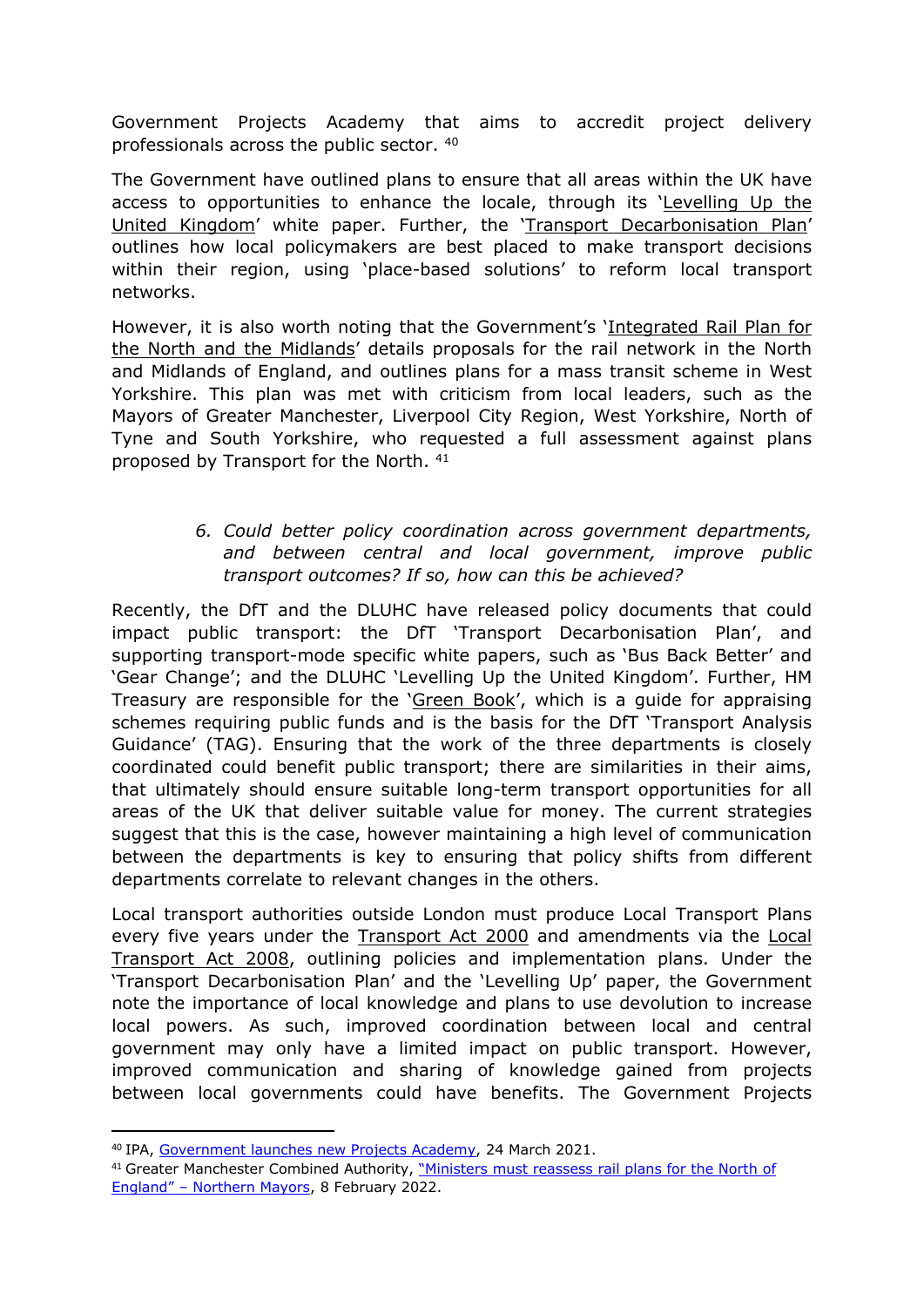Academy could act as a facilitator for this, or as a repository for knowledge that can be used by local governments as required.

## *7. What are the barriers to improving urban public transport, in terms of delivering the necessary infrastructure, increasing connectivity and improving the consumer experience?*

Combined authorities mostly adopt a single pot approach to funding, with control over how this is spent at the behest of the combined authority. Local schemes meanwhile are funded on an annual basis, limiting private investment and longterm planning whilst focusing attention on short-term, 'shovel-ready' projects. Comparatively, French cities with over 100,000 residents must have 10-year transport plans. Funding in France is then allocated in five-year periods, which incentivises private investment. <sup>42</sup>As there is insufficient funding for public transport innovation, longer term funding arrangements could overcome this barrier. Further, the current that is currently available is primarily used to fund major projects with large consultancies or companies. Specific innovation funds for local transport authorities could help drive positive change.

Further to this, projects to improve the infrastructure for urban public transport can take many years to develop and deliver, and therefore could span different political leadership. This can lead to new personnel who re-evaluate projects. Personal opinions can impact the appraisal process, in terms of the types of appraisals undertaken, and hence such reassessment of the options can cause for projects to change. <sup>43</sup>Obtaining cross-party support is therefore key to developing long-term stability.

One of the key limitations to delivering suitable transport changes is related to the decision-making processes, at both a national and local level. Whilst the processes are defined within local governance documentation (e.g. Local Assurance Frameworks) that aim to minimise the risk of personal bias, the Institute for Government note that there is a lack of transparency coupled with limited understanding of the principles and processes used to generate supportive evidence. <sup>44</sup>

Further, political visions and commitments can lead to decisions being made early in projects before thorough appraisals. Whilst this does not remove the potential for changes to plans, such as in the Integrated Rail Plan compared to initial proposals for HS2, policy decisions that renegue on early promises draw criticism. An impartial decision-support tool that compares a wide range of (e.g. longlist) options towards the outset of a project could overcome this and ensure longevity of projects, even if there are changes to political leadership (e.g. mayoral elections).

<sup>42</sup> Wilcox Z., Nohravá N., ['How](https://www.centreforcities.org/reader/delivering-change-making-transport-work-for-cities/can-cities-make-transport-work/) [can](https://www.centreforcities.org/reader/delivering-change-making-transport-work-for-cities/can-cities-make-transport-work/) [cities](https://www.centreforcities.org/reader/delivering-change-making-transport-work-for-cities/can-cities-make-transport-work/) [make](https://www.centreforcities.org/reader/delivering-change-making-transport-work-for-cities/can-cities-make-transport-work/) [transport](https://www.centreforcities.org/reader/delivering-change-making-transport-work-for-cities/can-cities-make-transport-work/) [work](https://www.centreforcities.org/reader/delivering-change-making-transport-work-for-cities/can-cities-make-transport-work/) [for](https://www.centreforcities.org/reader/delivering-change-making-transport-work-for-cities/can-cities-make-transport-work/) [them](https://www.centreforcities.org/reader/delivering-change-making-transport-work-for-cities/can-cities-make-transport-work/)', Ch. 3 in *Delivering change: Making transport work for cities*, Centre for Cities, 2014.

<sup>43</sup> Public Accounts Committee, [Thirty-Ninth](https://committees.parliament.uk/work/762/lessons-from-major-projects-and-programmes/publications/) [Report](https://committees.parliament.uk/work/762/lessons-from-major-projects-and-programmes/publications/) [-](https://committees.parliament.uk/work/762/lessons-from-major-projects-and-programmes/publications/) [Lessons](https://committees.parliament.uk/work/762/lessons-from-major-projects-and-programmes/publications/) [from](https://committees.parliament.uk/work/762/lessons-from-major-projects-and-programmes/publications/) [major](https://committees.parliament.uk/work/762/lessons-from-major-projects-and-programmes/publications/) [projects](https://committees.parliament.uk/work/762/lessons-from-major-projects-and-programmes/publications/) [and](https://committees.parliament.uk/work/762/lessons-from-major-projects-and-programmes/publications/) [programmes,](https://committees.parliament.uk/work/762/lessons-from-major-projects-and-programmes/publications/) HC 694, 29 January 2020.

<sup>44</sup> Institute for Government, [How](https://www.instituteforgovernment.org.uk/sites/default/files/publications/evidence-transport-policy.pdf) [governments](https://www.instituteforgovernment.org.uk/sites/default/files/publications/evidence-transport-policy.pdf) [use](https://www.instituteforgovernment.org.uk/sites/default/files/publications/evidence-transport-policy.pdf) [evidence](https://www.instituteforgovernment.org.uk/sites/default/files/publications/evidence-transport-policy.pdf) [to](https://www.instituteforgovernment.org.uk/sites/default/files/publications/evidence-transport-policy.pdf) [make](https://www.instituteforgovernment.org.uk/sites/default/files/publications/evidence-transport-policy.pdf) [transport](https://www.instituteforgovernment.org.uk/sites/default/files/publications/evidence-transport-policy.pdf) [policy,](https://www.instituteforgovernment.org.uk/sites/default/files/publications/evidence-transport-policy.pdf) February 2021.